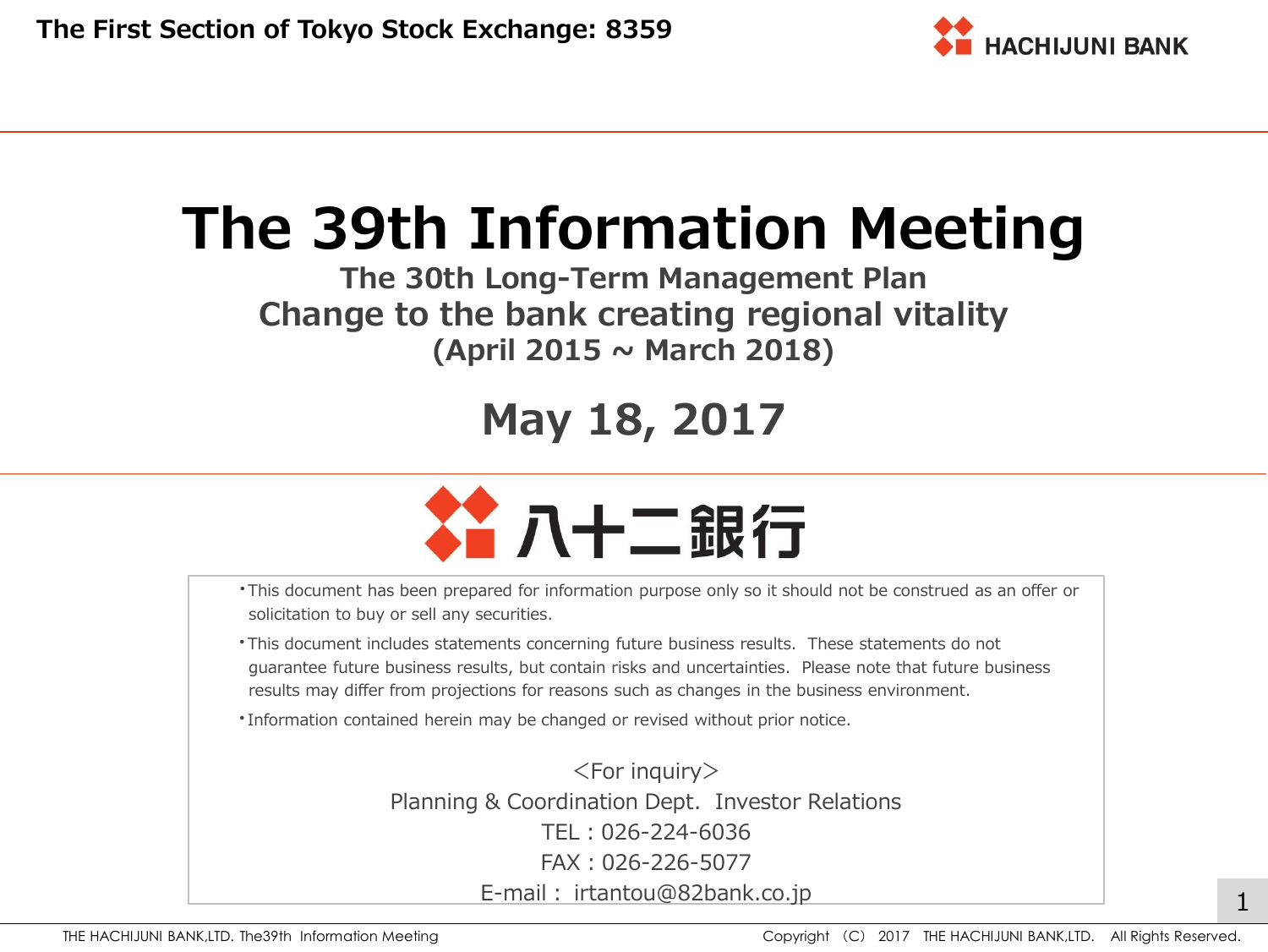

# **Hachijuni Bank's Profile**

| Company name                                | The Hachijuni Bank, LTD.                                                                                                                                       |                    |
|---------------------------------------------|----------------------------------------------------------------------------------------------------------------------------------------------------------------|--------------------|
| <b>Head Office</b>                          | Nagano City, Nagano Prefecture                                                                                                                                 |                    |
| Date of<br>Establishment                    | August 1st, 1931                                                                                                                                               |                    |
| Network                                     | Domestic<br>151 (in Nagano: 131, outside Nagano: 20)<br>Overseas<br>Branch 1 (Hong Kong)<br>Representative Offices 4 (Dalian, Shanghai,<br>Bangkok, Singapore) |                    |
| No. of employees                            | 3,178                                                                                                                                                          |                    |
| Capital stock                               | 452.2bn                                                                                                                                                        |                    |
| Issued shares                               | 511,103 thousand shares                                                                                                                                        |                    |
| Total assets                                | ¥8,642.3bn                                                                                                                                                     |                    |
| Net assets                                  | ¥691.3bn                                                                                                                                                       |                    |
| Deposits                                    | ¥6,401.9bn                                                                                                                                                     |                    |
| Loans                                       | ¥4,910.8bn                                                                                                                                                     |                    |
| Total capital ratio<br>$(BaseI \mathbb{I})$ | Consolidated: 20.62% (preliminary)<br>Non-consolidated: 20.03% (preliminary)                                                                                   |                    |
| Rating                                      | <b>S&amp;P</b><br>A<br>R&I<br>: A+                                                                                                                             | <b>Head Office</b> |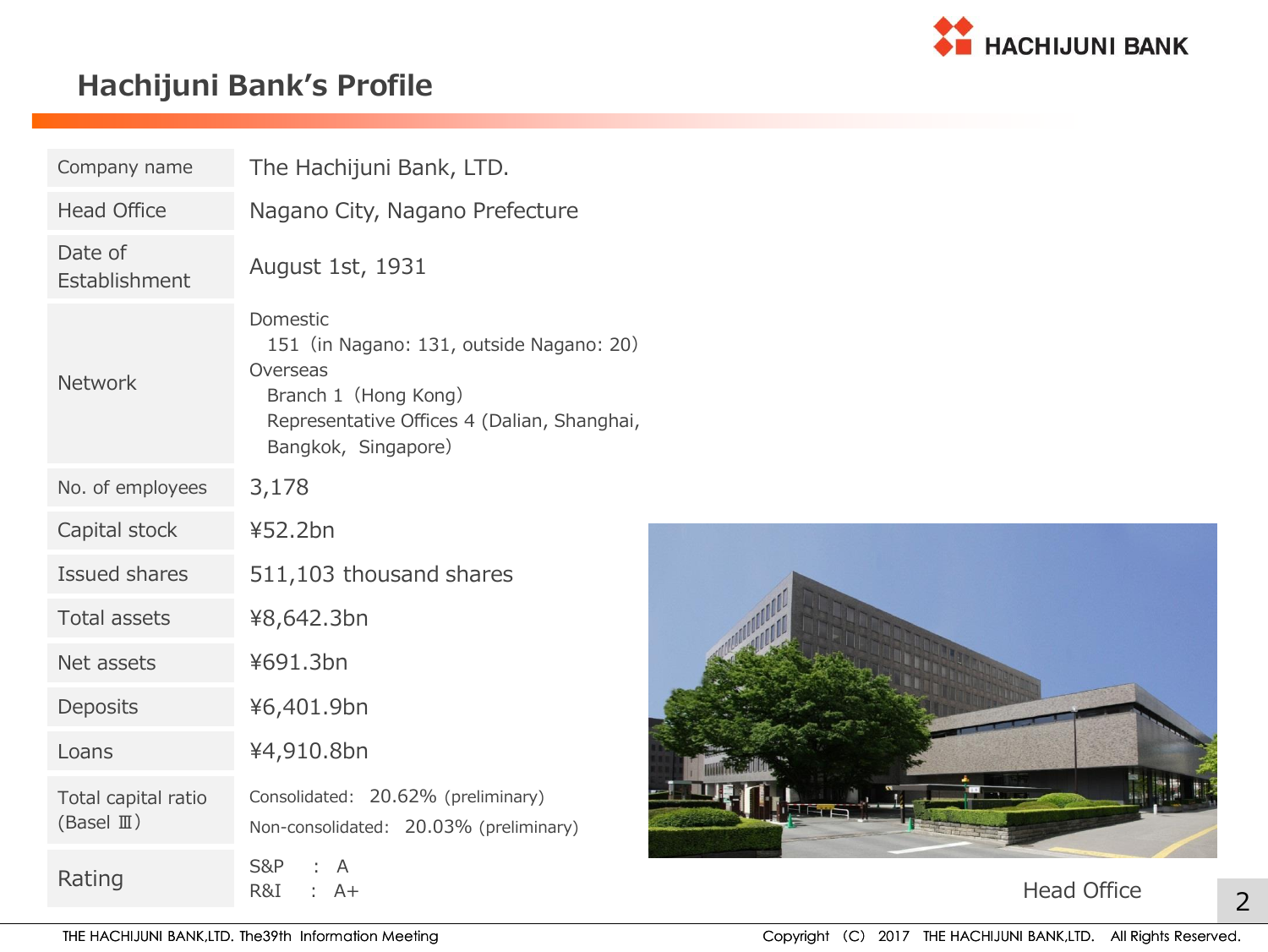

#### **Corporate Governance**

- Corresponding to the Corporate Governance Cord, the Bank established the "Nominating and Compensation Committee(※)" in Feb 2017 to reinforce the function of the Board of Directors and the governance.
- $\triangleright$  The Bank complies with all principles of the Corporate Governance Cord.

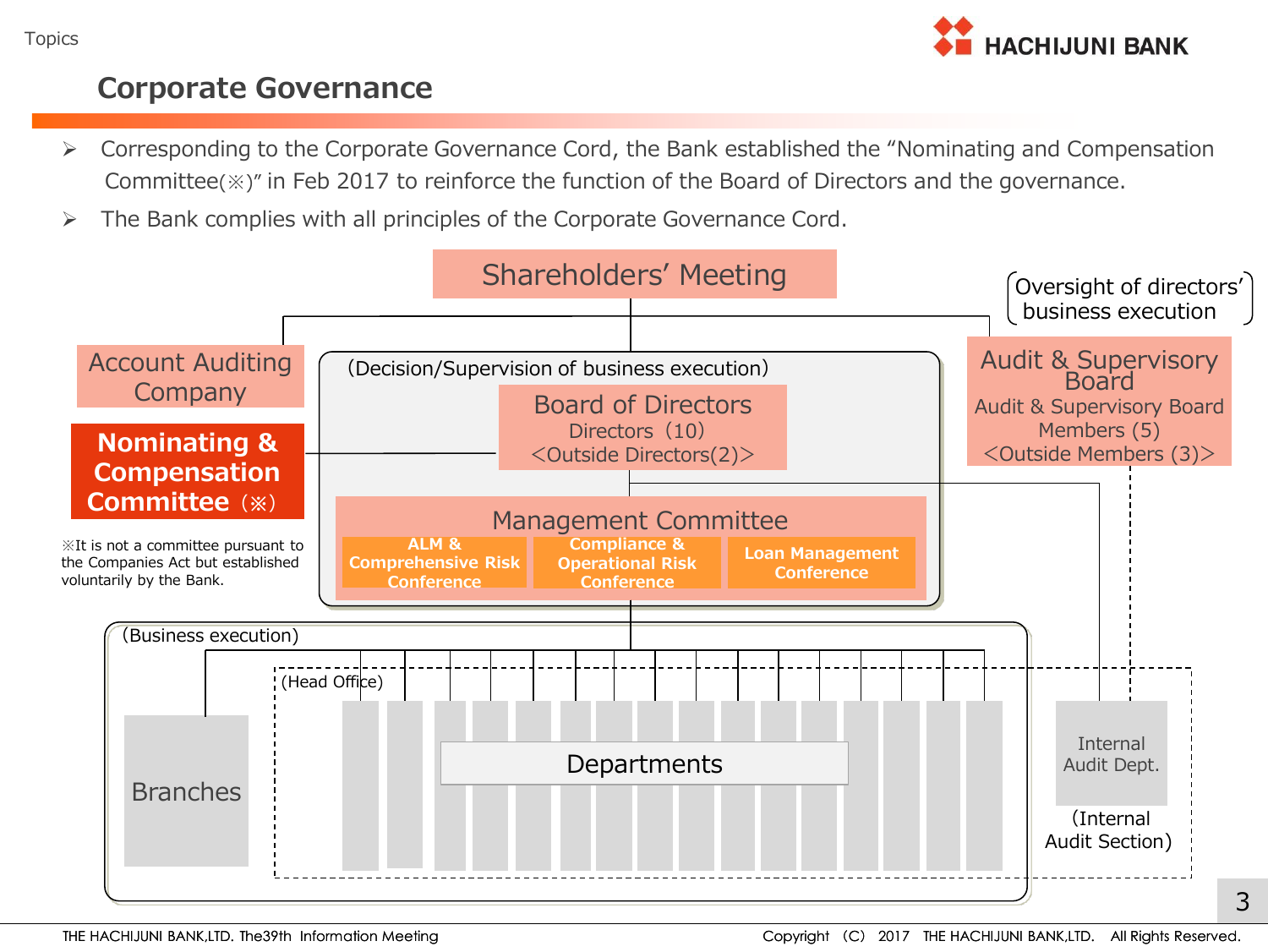

Main Volume  $P.5 \sim 25$ 

- 1.Outline of FY2016 Financial Results and FY2017 Forecasts
- 2. Progress in the 30th Long-Term Management Plan
- 3. Major Accounts and Main Figures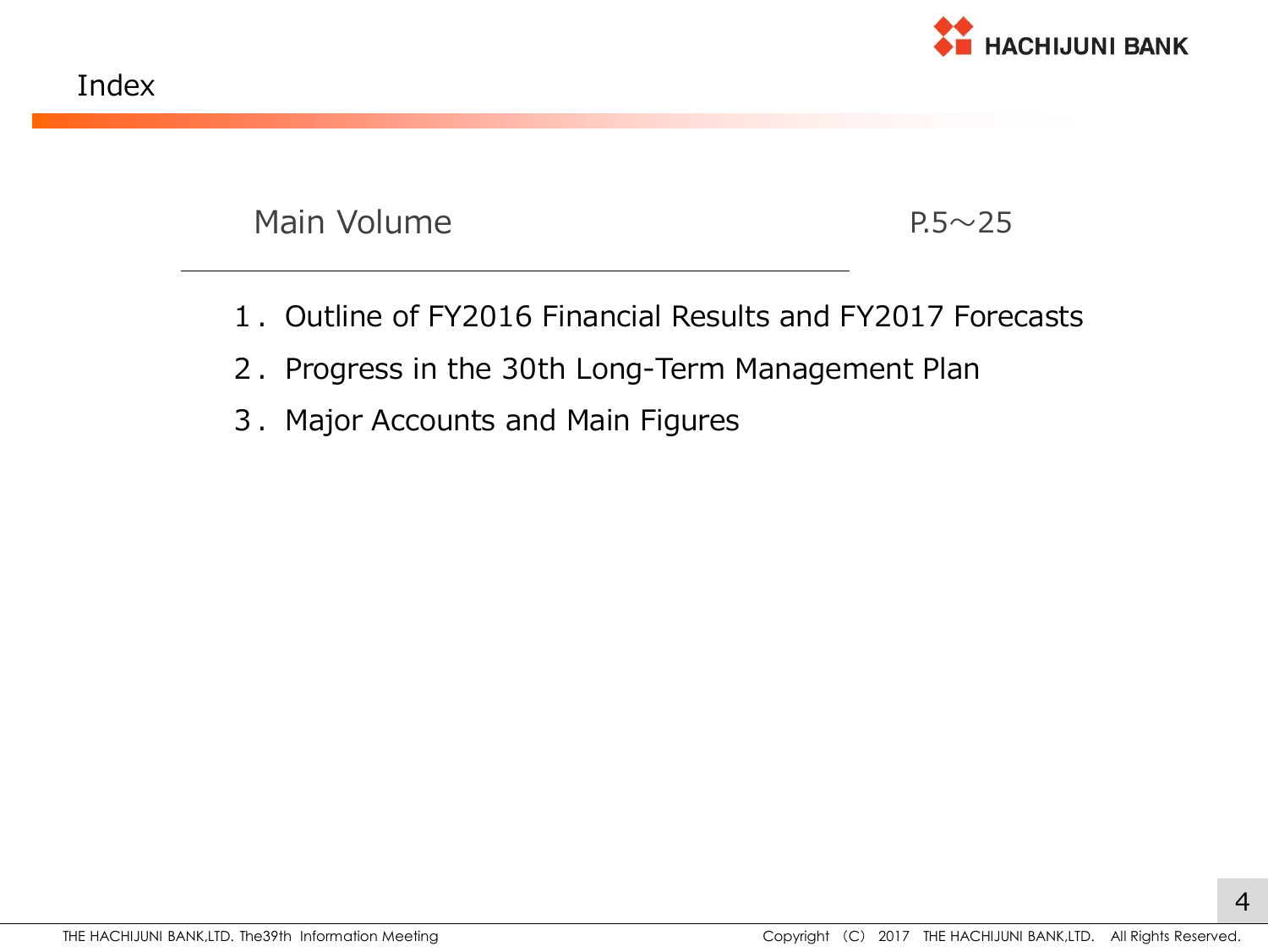

# **Financial Summary (Consolidated)**

- Ordinary profit was ¥40.4bn (▲¥8.6bn from FY2015) due to a decrease in consolidated gross business profit and increases in operation cost as well as credit related expenses.
- Net income attributable to owners of parent was ¥26.3bn (▲¥3.8bn from FY2015).

|                                                | $(*100mn)$                                                   | 3/2016         | 3/2017         | Change                   | <b>Profit on interest : ▲</b> ¥1.2bn                                                                                                                           |
|------------------------------------------------|--------------------------------------------------------------|----------------|----------------|--------------------------|----------------------------------------------------------------------------------------------------------------------------------------------------------------|
| Consolidated gross<br>business profit          |                                                              | 1,019          | 1,001          | $\triangle 17$           | Interest on loans (▲¥3.8bn)<br>Interest & dividends on securities (+¥1.3bn)                                                                                    |
|                                                | Profit on interest                                           | 752            | 740            | $\triangle 12$           | Interest payments on swaps $(44.7bn)$<br><b>Profit on fees &amp; commissions: <math>\blacktriangle</math></b> \\\ifta>1.6bn                                    |
|                                                | Profit on fees &<br>commissions                              | 149            | 133            | $\triangle$ 16           | Sales commission of life insurance ( $\triangle$ ¥1.1bn)                                                                                                       |
|                                                | Trading profit                                               | 18             | 17             | $\triangle$ <sup>0</sup> | Sales commission of investment trusts $(440.2bn)$<br>G&A expenses: +¥5.2bn                                                                                     |
|                                                | Profit from other<br>business transactions                   | 97             | 110            | 12                       | Expense for retirement benefit (+¥3.4bn)<br>Non personnel expenses (+¥1.3bn)                                                                                   |
|                                                | General & administrative<br>expenses                         | 608            | 660            | 52                       | Tax $(+40.4bn)$                                                                                                                                                |
|                                                | Credit related expenses                                      | $\triangle$ 50 | $\triangle$ 22 | 27                       | Credit related expenses : ▲¥2.7bn                                                                                                                              |
|                                                | Gains/losses related to<br>stocks                            | 19             | 26             | 6                        | Net income attributable<br>to owners of parent : $\triangle$ ¥3.8bn ( $\triangle$ 12.6%)                                                                       |
|                                                | Ordinary profit                                              | 490            | 404            | ▲86                      | Ratio of consolidated profits to parent company's<br>profits rose as Hachijuni Credit Guarantee Co., Ltd.<br>became the Bank's wholly owned subsidiary company |
| Net income attributable to<br>owners of parent |                                                              | 301            | 263            | $\triangle$ 38           | in October 2015.                                                                                                                                               |
|                                                | Ratio of consolidated profits<br>to parent company's profits | 1.086          | 1.135          | 0.049                    |                                                                                                                                                                |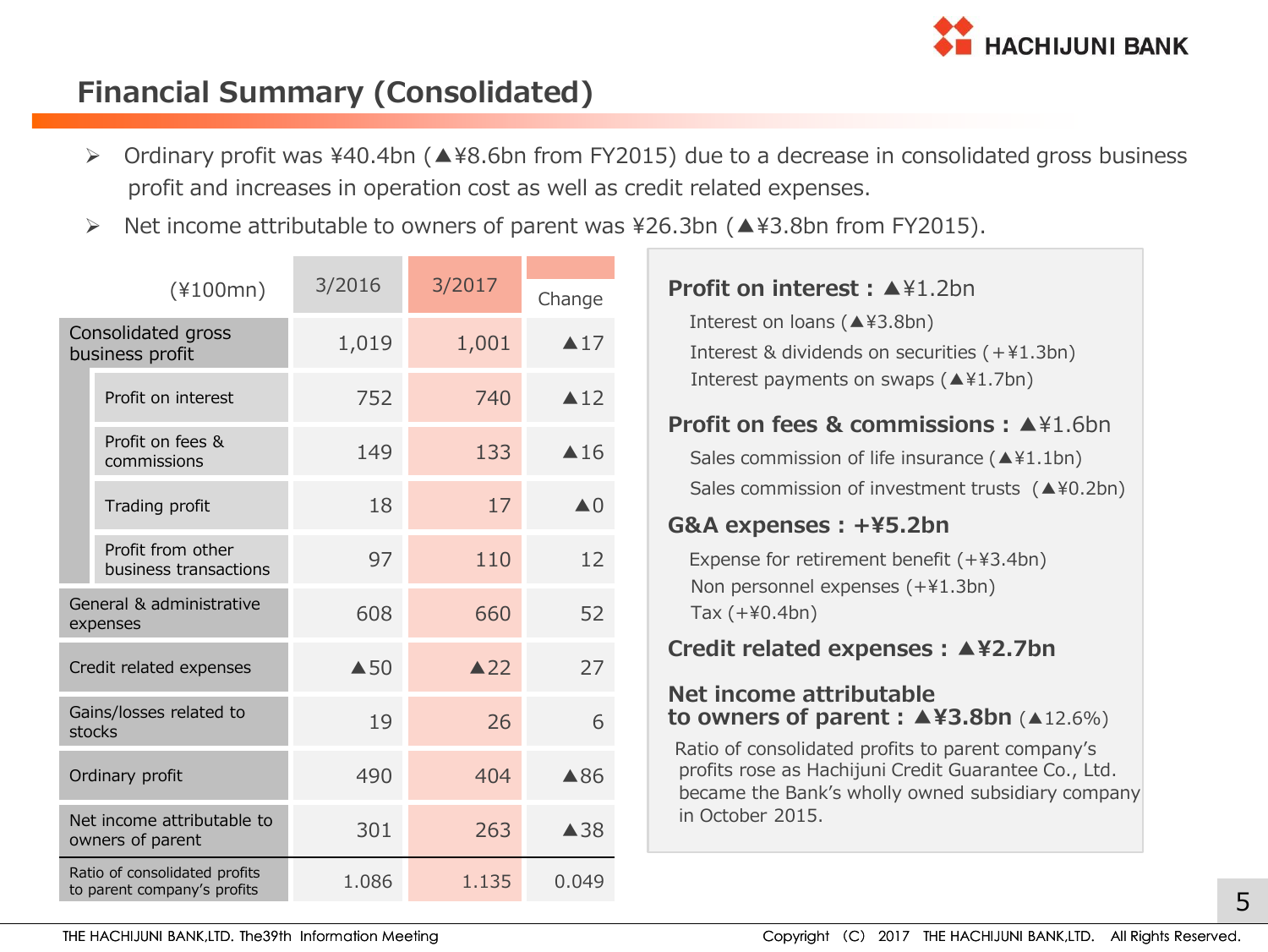

# **Financial Summary (Non-Consolidated)**

- Core net business profit was ¥25.1bn (▲¥3.0bn from FY2015) due to decreases in profit on interest and profit on f&c.
- Credit related expenses was a negative ¥2.3bn (+¥2.5bn from FY2015) due to ¥2.2bn of reversal of allowance for loan losses.
- Profit/losses related to securities was ¥8.0bn (▲¥0.4bn from FY2015) due to the decrease in gains related to bonds.

| $(*100mn)$                                      |  |                                           | 3/2016                   | 3/2017                   | From<br>FY2015           | From<br>projections      |                                                                                                                                         |
|-------------------------------------------------|--|-------------------------------------------|--------------------------|--------------------------|--------------------------|--------------------------|-----------------------------------------------------------------------------------------------------------------------------------------|
|                                                 |  | Gross business profit(A)                  | 906                      | 886                      | $\triangle$ 20           | 44                       | $\rightarrow$ P 8                                                                                                                       |
|                                                 |  | Profit on interest                        | 751                      | 738                      | $\triangle$ 13           | 81                       | Interest on loans decreased due to the decline in interest<br>rate $\rightarrow$ P 18                                                   |
|                                                 |  | Profit on fees & commissions              | 99                       | 80                       | $\triangle$ 19           | $\triangle 20$           | Sales commission of life insurance/investment trusts<br>$decreased \rightarrow P$ 22                                                    |
|                                                 |  | Profit from other business transactions   | 53                       | 66                       | 13                       | $\triangle$ 18           |                                                                                                                                         |
|                                                 |  | Gains/losses related to bonds(B)          | 62                       | 55                       | $\triangle 6$            | $\triangle$ 25           | Both sales profit and sales loss increased $\rightarrow$ P11                                                                            |
|                                                 |  | G&A Expenses (C)                          | 561                      | 579                      | 17                       | $\triangle 3$            | Outsourcing expenses and depreciation increased→P9                                                                                      |
| Core net business profit (A-B-C)                |  |                                           | 282                      | 251                      | $\triangle$ 30           | 71                       |                                                                                                                                         |
| Actual net business profit (A-C)                |  |                                           | 344                      | 307                      | $\triangle$ 37           | 47                       |                                                                                                                                         |
| Transfer to general reserve for loan losses (D) |  |                                           | $\overline{\phantom{a}}$ | $\overline{\phantom{a}}$ | $\overline{\phantom{a}}$ | $\overline{\phantom{a}}$ |                                                                                                                                         |
| Net business profit (A-C-D)                     |  |                                           | 344                      | 307                      | $\triangle$ 37           | 47                       |                                                                                                                                         |
|                                                 |  | Reversal of allowance for loan losses     | 50                       | 22                       | $\triangle$ 27           | 1                        |                                                                                                                                         |
| Temporary<br>profit/losses                      |  | Reversal of general reserve               | $\triangle$ 29           | 25                       | 54                       |                          | Change of credit rank standards/assessment rate of<br>collateral, decrease in upgrade of credit rank of borrowers<br>$\rightarrow$ P 10 |
|                                                 |  | Transfer to specific reserve              | ▲79                      | $\overline{2}$           | 82                       |                          | Turned to transfer due to decreases in upgrade of credit<br>rank of borrowers and in collection                                         |
|                                                 |  | Gains/losses related to stock(E)          | 22                       | 24                       | 2                        | $\triangle$ 16           | Decrease in sales loss                                                                                                                  |
|                                                 |  | Disposal of NPL                           | 1                        | $\triangle$ 0            | $\blacktriangle$ 1       | $\blacktriangle$ 1       |                                                                                                                                         |
|                                                 |  | Ordinary profit                           | 424                      | 342                      | $\triangle 82$           | 22                       | ▲19.4% from FY2015                                                                                                                      |
|                                                 |  | Extraordinary profit                      | $\triangle$ 3            | $\blacktriangle$ 7       | $\blacktriangle 4$       | $\triangle$ 5            |                                                                                                                                         |
| Net income                                      |  |                                           | 277                      | 231                      | $\triangle$ 45           | 11                       | ▲16.5% from FY2015                                                                                                                      |
|                                                 |  | Credit related expenses                   | $\triangle$ 48           | $\triangle$ 23           | 25                       | $\triangle$ 3            |                                                                                                                                         |
|                                                 |  | Profit/losses related to securities (B+E) | 84                       | 80                       | $\triangle 4$            | $\triangle$ 40           | 6                                                                                                                                       |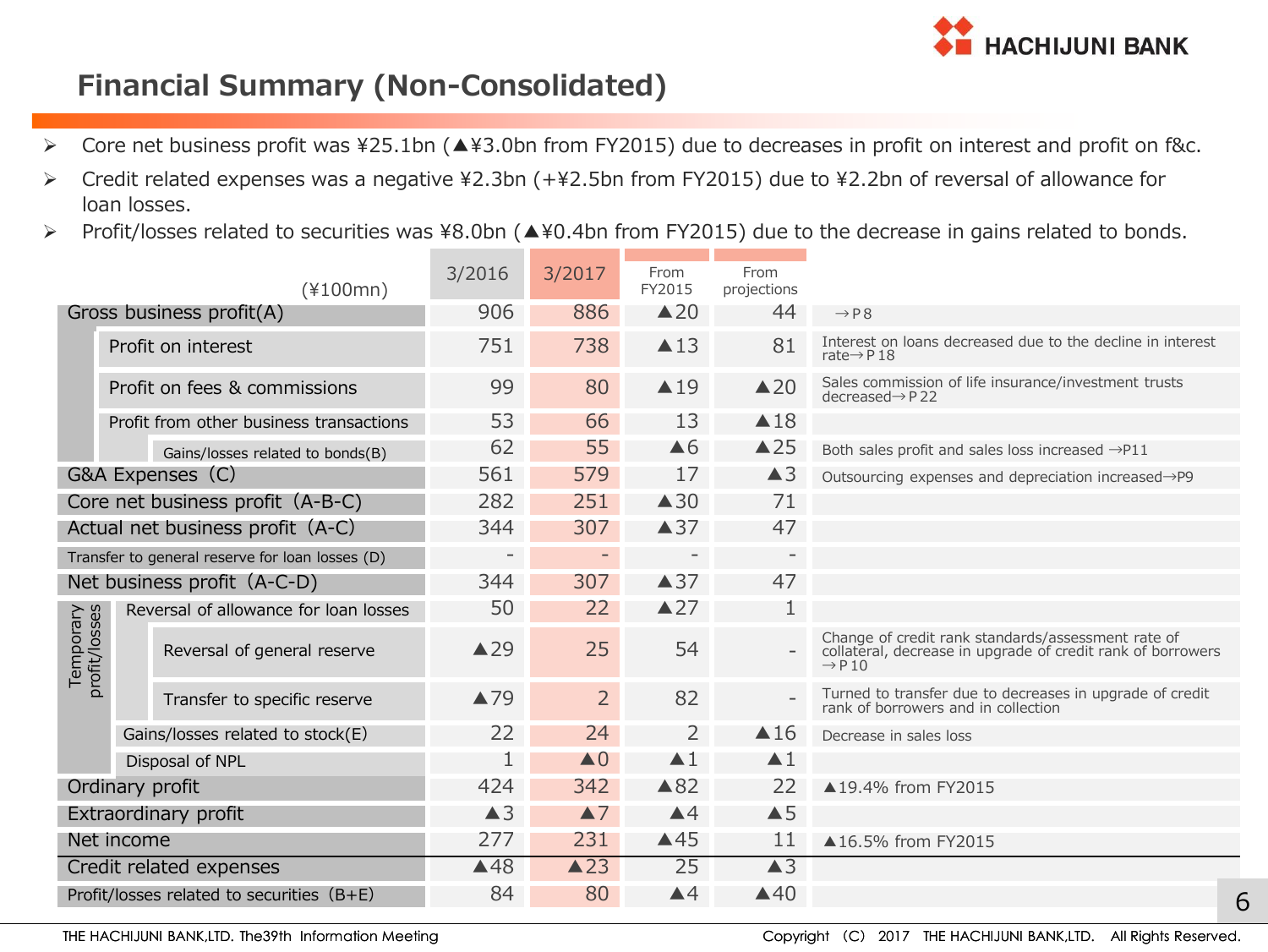

### **FY2017 Forecast**

# 【Consolidated】

- Ordinary profit will decrease by ¥5.4bn from FY2016 to ¥35.0bn due to the decrease in profit on interest of non-consolidated account.
- Net income attributable to owners of parent will decrease by ¥3.3bn from FY2016 to ¥23.0bn.

#### 【Non-consolidated】

- Outstanding balance of loans will be ¥5tn (+3% YoY), outstanding balance of deposits (incl. NCD) will be ¥7tn or more (+1% YoY). Both figures will hit the new record high.
- Core net business profit will be ¥16.5bn (▲¥8.6bn) due to the decrease in profit on interest despite the increase in profit on fees & commissions.
- Profit on fees & commissions will be ¥8.8bn (+¥0.8bn) due to increases in sales commission of investment trusts/life insurance, while profit on interest will be ¥63.6bn (▲¥10.2bn) due to the continuation of severe interest rate environment.
- Profit/losses related to securities will be ¥12.5bn (+¥4.5bn) due to increases in gains related to bonds and stocks.
- Ordinary profit will be ¥29.0bn (▲¥5.2bn), net income will be ¥20.0bn (▲¥3.1bn).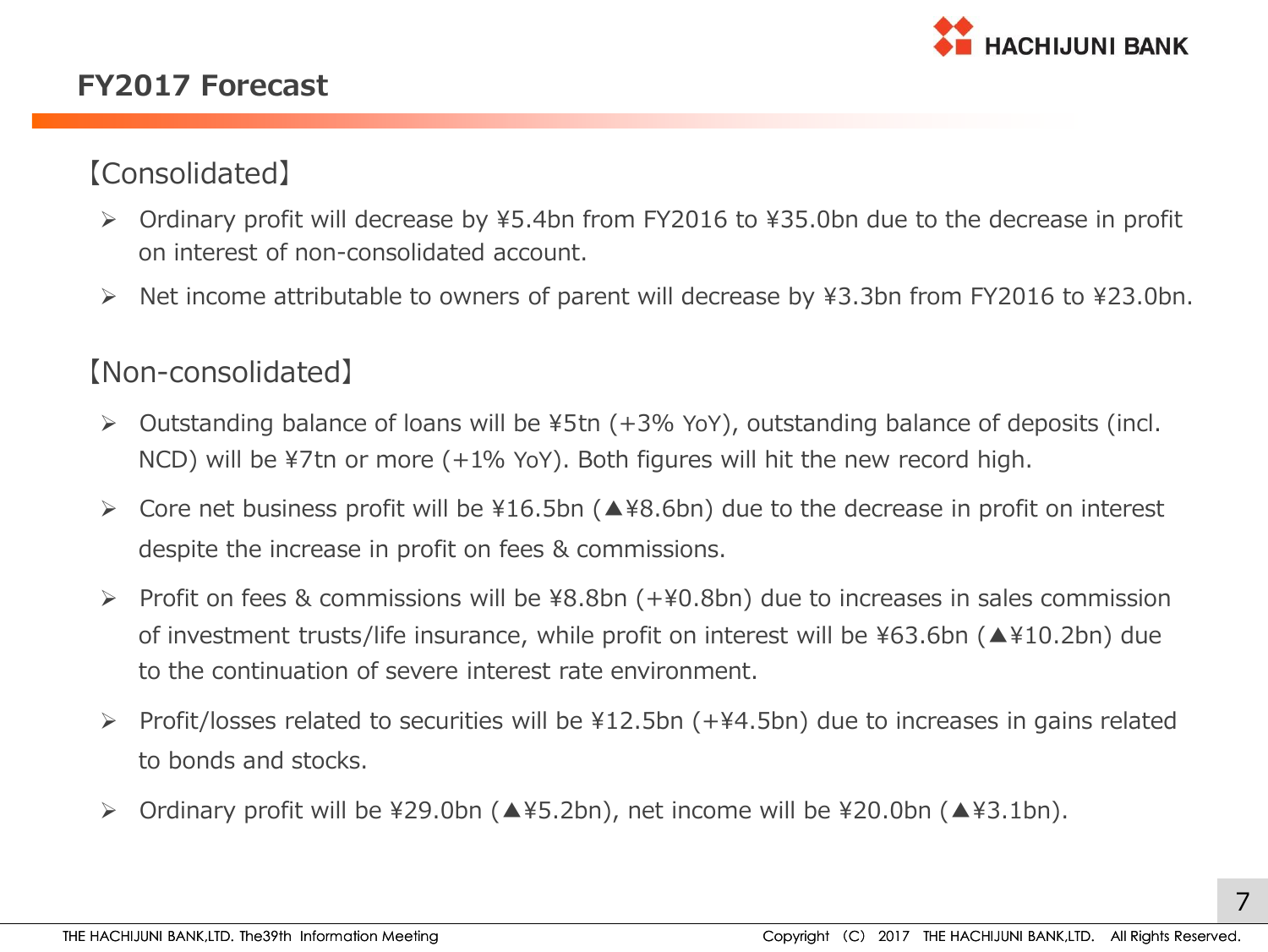

# **Gross Business Profit (Non-Consolidated)**

- Profit on interest decreased by ¥1.3bn from FY2015 due mainly to the decrease in interest on loans.
- Gross business profit will decrease in FY2017 due to the continuation of the decrease in profit on interest.



■ Gross Business Profit

| FY2016 Increase/Decrease factors<br>$(*100mn)$ |                                                |     |                |                                                                                                                                                                         |                                                        |  |  |  |
|------------------------------------------------|------------------------------------------------|-----|----------------|-------------------------------------------------------------------------------------------------------------------------------------------------------------------------|--------------------------------------------------------|--|--|--|
|                                                |                                                |     | From<br>FY2015 | Main factors                                                                                                                                                            |                                                        |  |  |  |
|                                                | Profit on<br>interest                          | 738 | $\triangle$ 13 | Interest on loans<br>$\bullet$<br>Interest & dividends on<br>$\bullet$<br>securities<br>Interest on deposits<br>$\bullet$<br>Interest payments on<br>$\bullet$<br>swaps | $\triangle$ 38<br>$+13$<br>$+3$<br>$\blacktriangle$ 17 |  |  |  |
| 8 <sub>k</sub>                                 | Profit on fees<br>commissions                  | 80  | $\triangle$ 19 | Fees & commissions<br>$\bullet$<br>payment<br>Fees on investment<br>$\bullet$<br>trusts<br>Fees on life insurance<br>$\bullet$                                          | $+3$<br>$\blacktriangle$ 2<br>$\blacktriangle$ 11      |  |  |  |
| other                                          | Profit from<br><b>business</b><br>transactions | 66  | $+13$          | • P/L on derivatives                                                                                                                                                    | $+14$                                                  |  |  |  |

#### ◆FY2017 forecast (Inc/Dec from FY2016)

 $\triangleright$  Profit on interest

 $\overline{a}$ 

Interest on loans: ▲¥1.9bn

Interest & dividends on securities:▲¥9.3bn

Profit on fees & commissions:+¥0.8bn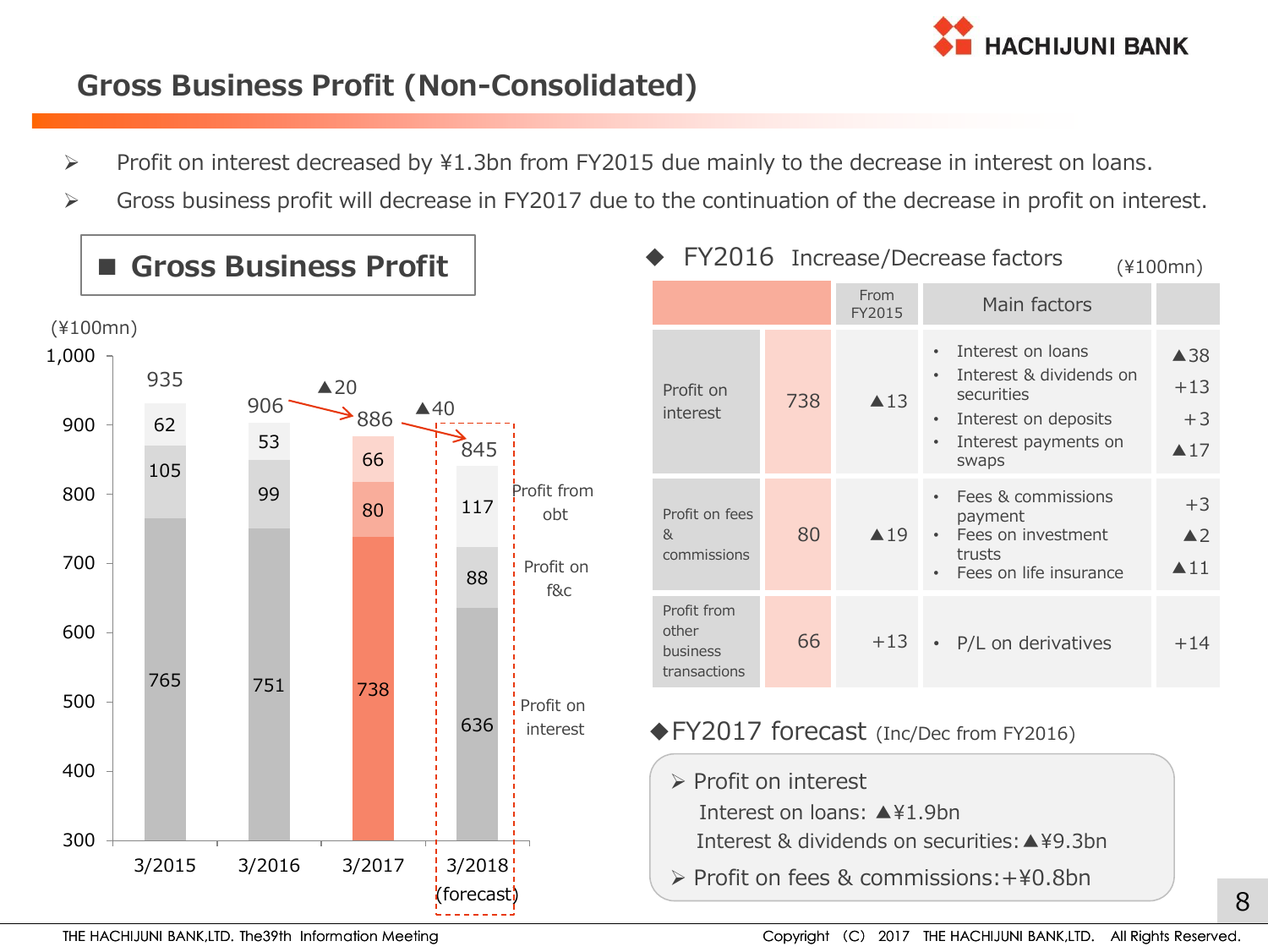

#### **General & Administrative Expenses (Non-Consolidated)**

- $\triangleright$  Non personnel expenses increased by ¥1.3bn from FY2015 due to increases in outsourcing expenses and depreciation.
- Both personnel expenses and non personnel expenses will almost unchanged in FY2017.



| G & A Expenses |           |     |              |     |                           |                       |     | ◆ FY2016 Increase/Decrease factors   | (¥100mn)                                                                                         |        |
|----------------|-----------|-----|--------------|-----|---------------------------|-----------------------|-----|--------------------------------------|--------------------------------------------------------------------------------------------------|--------|
|                | 00mn)     |     |              |     |                           |                       |     | From<br>FY2015                       | Main factors                                                                                     |        |
|                | 583<br>30 | 561 | $+18$<br>579 | 574 |                           | Personnel<br>expenses | 287 | $\overline{0}$                       | • the same level as FY2015                                                                       |        |
|                |           | 31  | 35           | 34  | <b>Tax</b>                | <b>Non</b>            |     |                                      | • Increase in outsourcing<br>expenses relating to the<br>raising of level of internet<br>banking | $+5.0$ |
|                | 261       | 243 | 256          | 257 | Non personnel<br>expenses | personnel<br>expenses | 256 | $+13$                                | • Increase in depreciation<br>due to new version of<br>offices' terminal system                  | $+4.2$ |
|                |           |     |              |     |                           |                       |     | · Supplies expenses (new<br>uniform) | $+1.9$                                                                                           |        |
|                |           |     |              |     |                           | <b>Tax</b>            | 35  | $+4$                                 | · Increase of Size-based<br>Business Tax due to the rise<br>in tax rate                          | $+3.8$ |

#### ◆FY2017 forecast

- ・Non personnel expenses will unchanged due to increases in depreciation by arranging immediate issuing of cash card and in outsourcing expenses for preparing non face-to-face loans
- ・Promoting the cost cuts through the business reform including group companies

 $\mathsf{q}$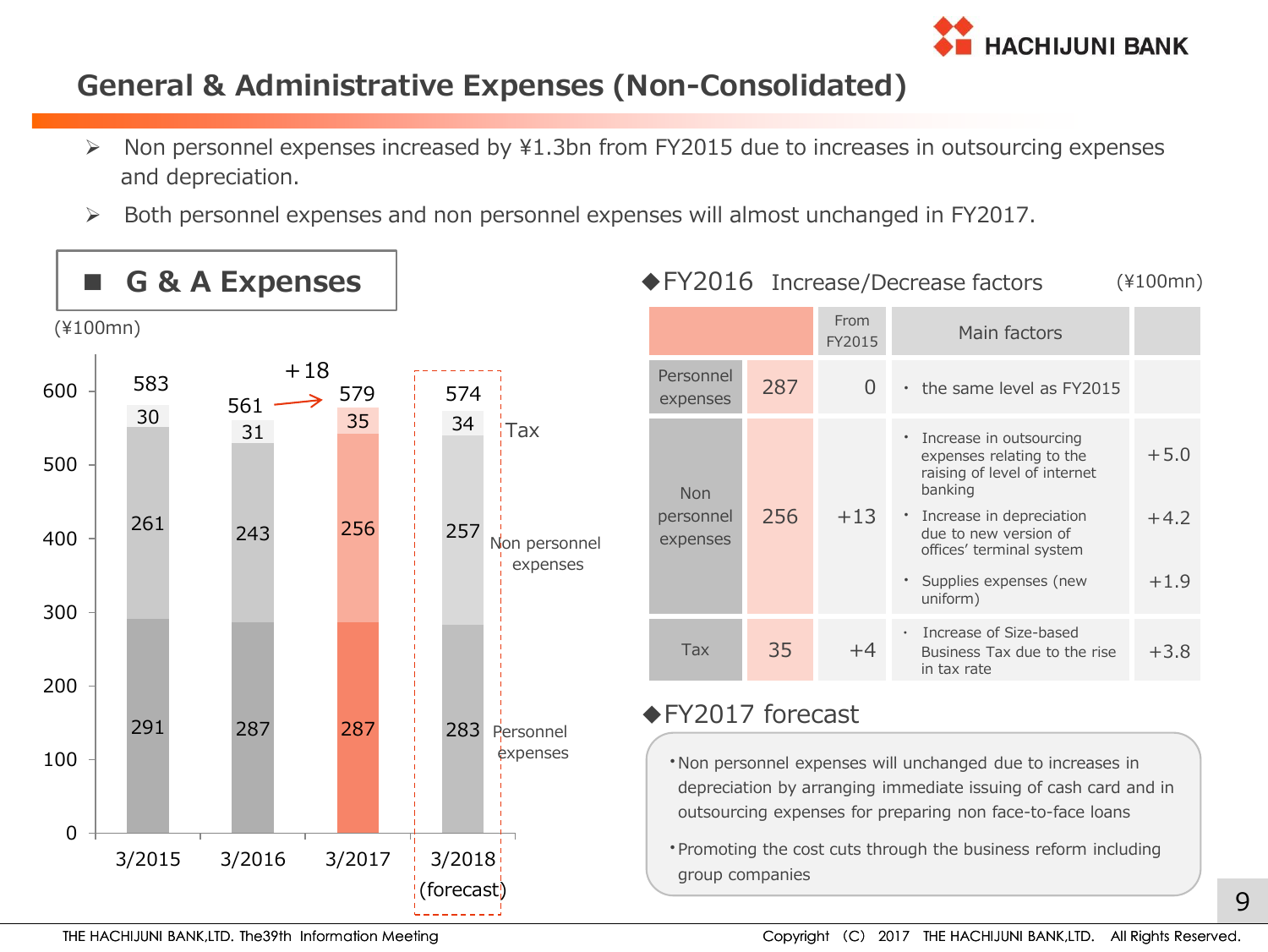

# **Credit Related Expenses (Non-Consolidated)**

- $\triangleright$  Though credit related expenses resulted in reversal for 3 consecutive fiscal years, the reversal amount decreased from FY2015 so outstanding balance of reserve for loan losses also decreased in both general account and specific account.
- $\triangleright$  The amount of NPL was under ¥100bn, NPL ratio declined to under 2.0%.



Note 1:Credit cost ratio= Credit related expenses/total loans (average balance) Note 2 : There is no breakdown in credit related expenses for 3/2018 forecast.



|       | (¥IUUMN)                               |       |       | $101$ CCCJ |  |
|-------|----------------------------------------|-------|-------|------------|--|
|       | Bankrupt and quasi-<br>bankrupt assets | 109   | 101   | 115        |  |
|       | Doubtful assets                        | 729   | 640   | 595        |  |
|       | Substandard assets                     | 274   | 226   | 220        |  |
| Total |                                        | 1,113 | 967   | 930        |  |
|       | <b>NPL</b> ratio                       | 2.34% | 1.94% | 1.86%      |  |
|       | After partial direct<br>charge-off     | 2.22% | 1.83% | 1.75%      |  |
|       |                                        |       |       |            |  |

※Partial direct charge-off was not executed.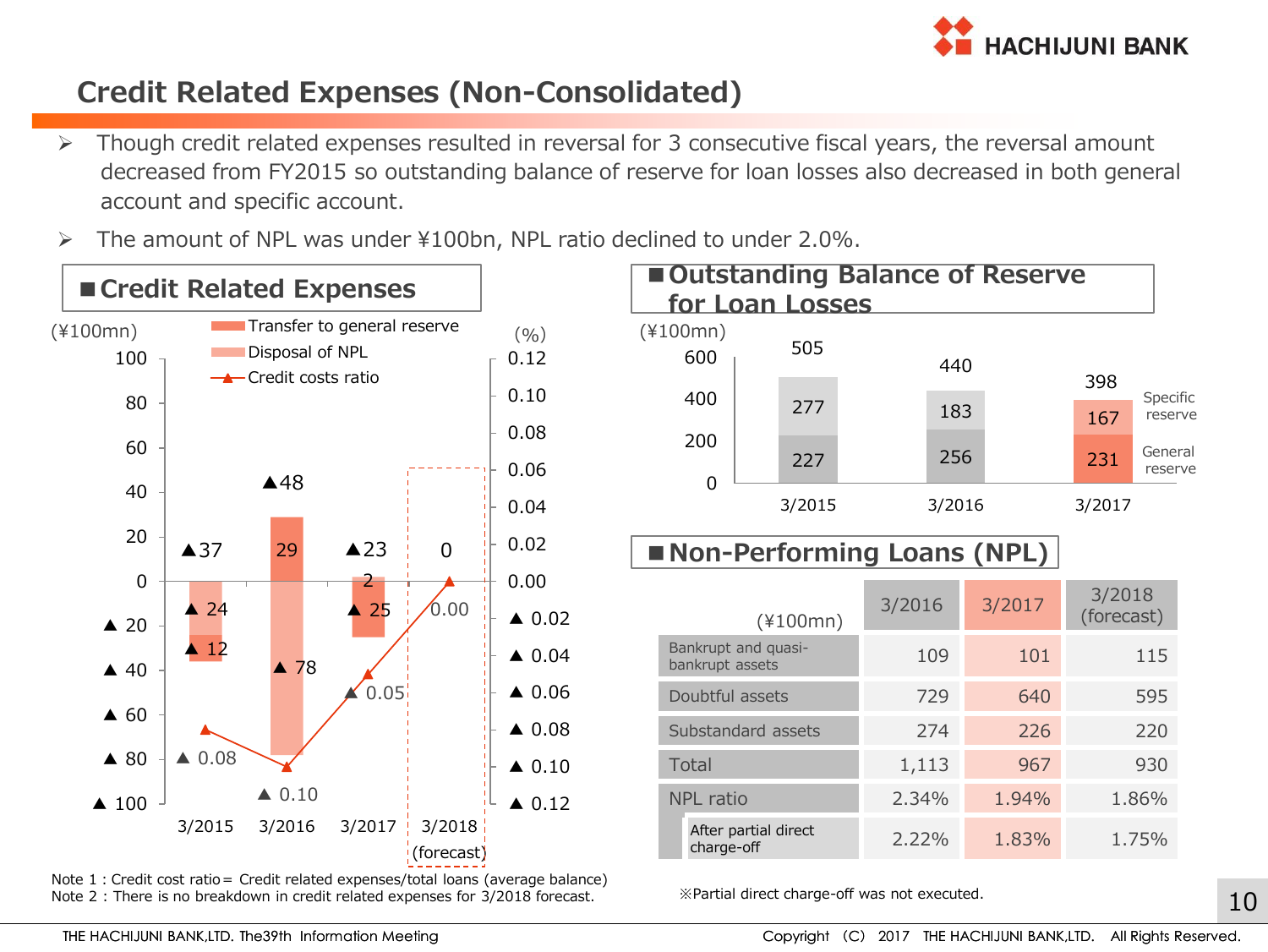

## **Profit/Losses Related to Securities (Non-Consolidated)**

- Average balance of securities increased by ¥43.2bn from FY2015 due to the increase in investment trusts despite the decrease in Japanese government bonds.
- Valuation gains/losses on bonds (after bond hedge) decreased by ¥18.7bn from 3/2016 due to the interest rate rise and the sale of bonds to secure profit.

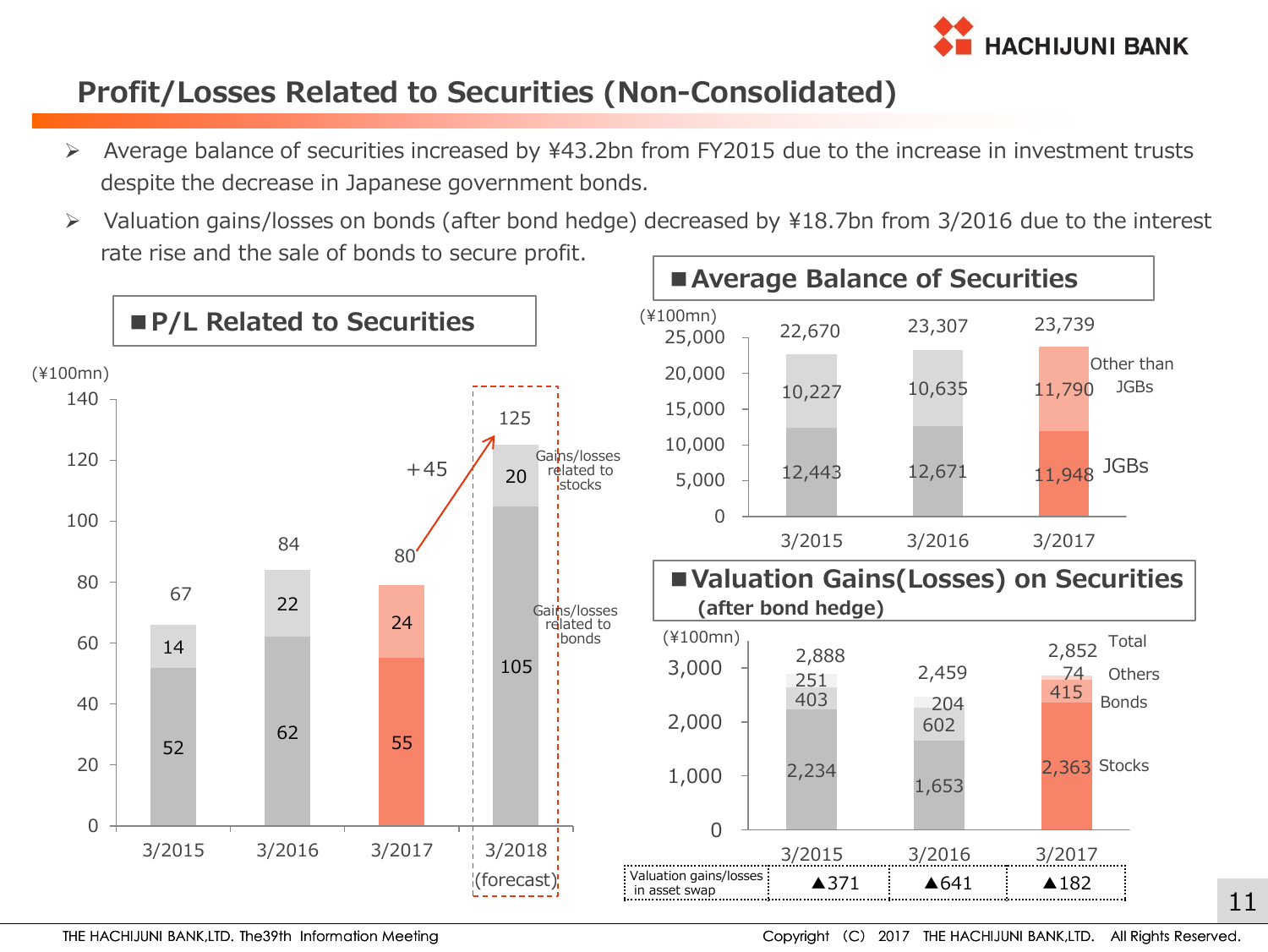

#### **Returns to Shareholders**

- FY2015 due to the lack of purchasing own stocks.
- Forecast of dividend per share of FY2017 is ¥12.0 (interim:¥6.0, year-end:¥6.0).

| $\blacktriangleright$ | Though payout ratio rose by 3.4pt from FY2015, shareholder returns ratio declined by 7.3pt from<br>FY2015 due to the lack of purchasing own stocks.                                                                                                      |        |               |               |                      |  |  |  |  |  |
|-----------------------|----------------------------------------------------------------------------------------------------------------------------------------------------------------------------------------------------------------------------------------------------------|--------|---------------|---------------|----------------------|--|--|--|--|--|
| $\blacktriangleright$ | Forecast of dividend per share of FY2017 is ¥12.0 (interim:¥6.0, year-end:¥6.0).                                                                                                                                                                         |        |               |               |                      |  |  |  |  |  |
|                       | $(*100mn)$                                                                                                                                                                                                                                               | FY2014 | <b>FY2015</b> | <b>FY2016</b> | FY2017<br>(forecast) |  |  |  |  |  |
|                       | Annual dividends <sup>1</sup>                                                                                                                                                                                                                            | 75     | 75            | 70            | 60                   |  |  |  |  |  |
|                       | Dividend per share (full year)                                                                                                                                                                                                                           | ¥15.0  | ¥15.0         | ¥14.0         | ¥12.0                |  |  |  |  |  |
|                       | Interim dividend                                                                                                                                                                                                                                         | 45.0   | 46.0          | ¥6.0          | 46.0                 |  |  |  |  |  |
|                       | Purchase of own stocks <sup>(2)</sup>                                                                                                                                                                                                                    | 30     | 30            | $\Omega$      |                      |  |  |  |  |  |
|                       | Shareholder returns $\textcircled{3} = \textcircled{1} +$<br>$\circled{2}$                                                                                                                                                                               | 105    | 105           | 70            |                      |  |  |  |  |  |
|                       | Net income (non-consolidated) (4)                                                                                                                                                                                                                        | 257    | 277           | 231           | 200                  |  |  |  |  |  |
|                       | Payout ratio $\textcircled{1} \div \textcircled{4}$                                                                                                                                                                                                      | 29.2%  | 27.2%         | 30.6%         | 30.0%                |  |  |  |  |  |
|                       | Ratio of shareholder returns<br>$(3 - 4)$                                                                                                                                                                                                                | 40.9%  | 37.9%         | 30.6%         |                      |  |  |  |  |  |
|                       | [Change in the number of shares per unit ]<br>The Bank reduced the number of shares per unit from 1,000 (thousand) to 100 (hundred) in Apr 1st, 2016 in order to<br>boost the liquidity of the Bank's share and to broaden investor base.                |        |               |               |                      |  |  |  |  |  |
|                       | [FY2014 dividend]<br>The Bank added ¥3.0 to the basic dividend calculated by the former dividend policy because net income was significan<br>higher than the 29th LTMP target of ¥20.0bn and it has exceeded ¥20.0bn for three consecutive fiscal years. |        |               |               |                      |  |  |  |  |  |

#### 【FY2014 dividend】

The Bank added ¥3.0 to the basic dividend calculated by the former dividend policy because net income was significantly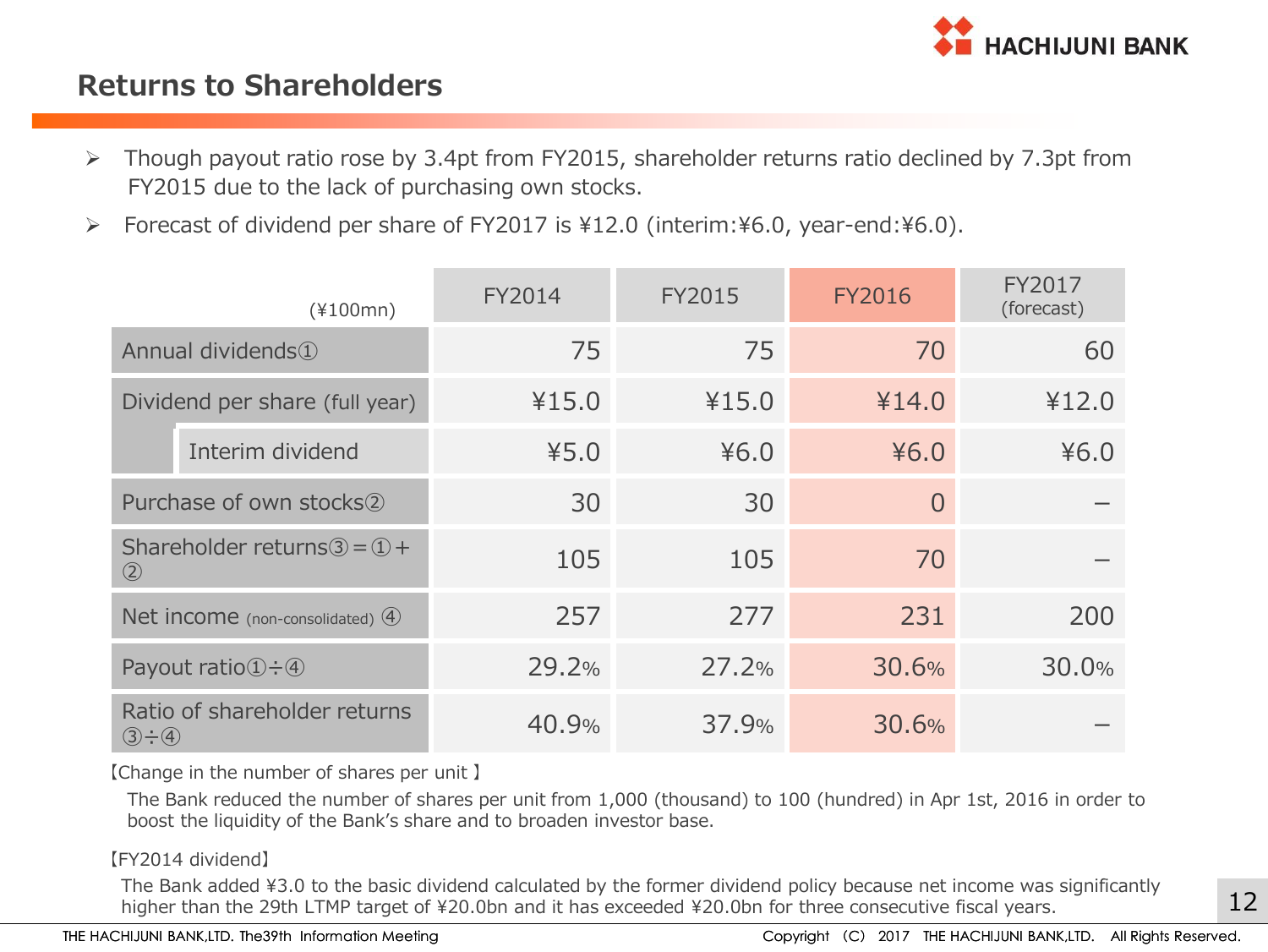

### **Progress in the 30th Long-Term Management Plan**①

#### **ROE:5% or higher**

This guideline is the long term target so we apply it regardless of each management plan's period.

#### **The Change in ROE**





#### **Long-Term Management Guideline Management Targets for the End of FY2017**

- **Net income : ¥20.0bn (non-consolidated)**
	- FY2015 **¥27.7bn**
	- FY2016 **¥23.1bn**
- **Ratio of shareholder returns: 40%**
	- FY2015 **37.9%**
	- FY2016 **30.6%**
- **Ratio of consolidated profit to parent company's profits (net income basis): 1.2 times**

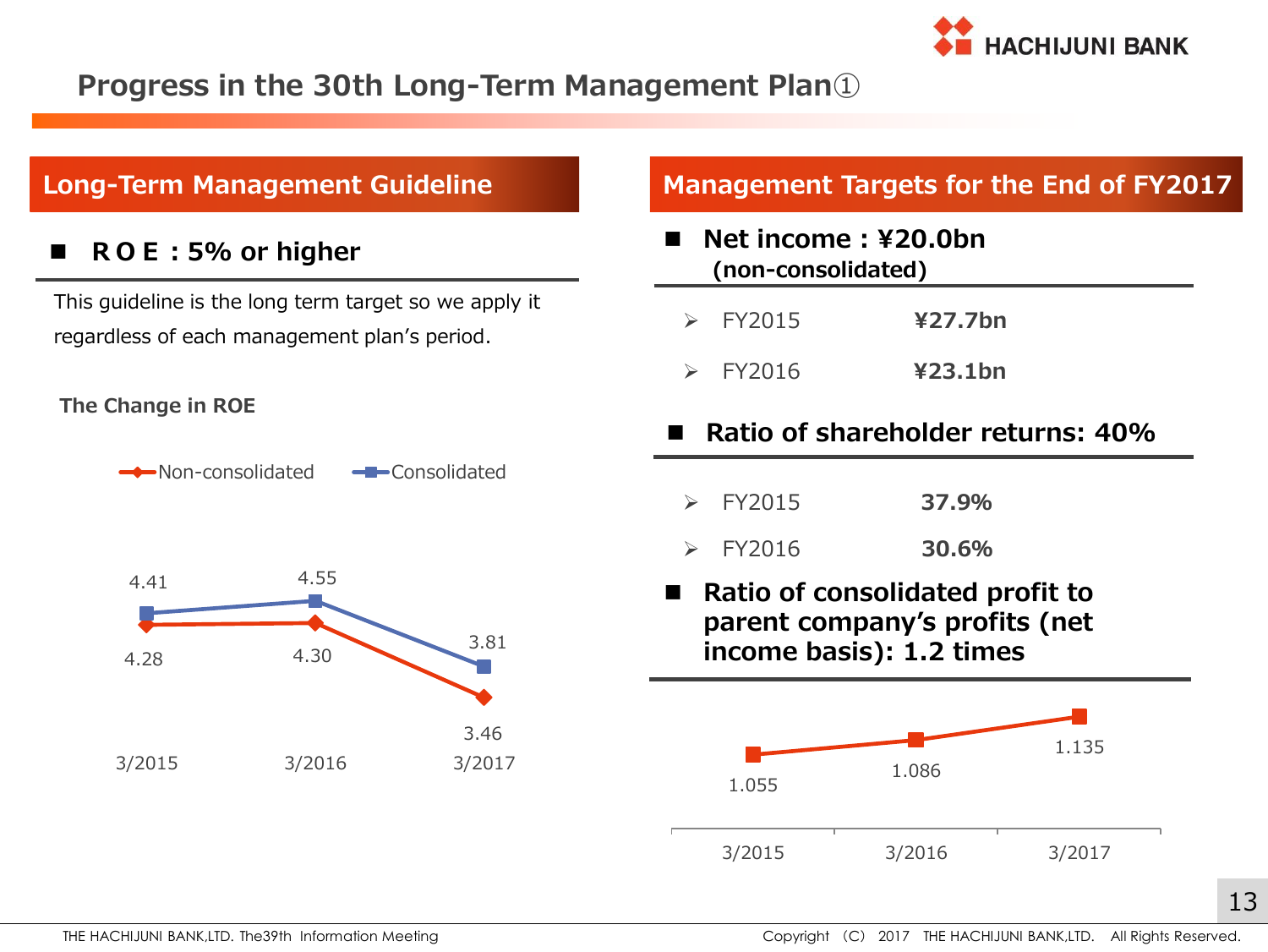

# **Progress in the 30th Long-Term Management Plan**②

# **Theme① Creating Regional Vitality**

 $\triangleright$  Every item progressed firmly and exceeded the results of the pervious period.

#### ■ **Main Efforts and Figures Related to Theme** ①

|                                                                                                                        | 3/2016 | 3/2017 | Accumulated<br>total | Issues to be addressed                                                                                                                                  |
|------------------------------------------------------------------------------------------------------------------------|--------|--------|----------------------|---------------------------------------------------------------------------------------------------------------------------------------------------------|
| New plant and research institute<br>projects (cases)<br>(Target: 30 cases by Mar 2018)                                 | 9      | 13     | 22                   | Strengthening business promotion<br>to R&D-type companies by using<br>the tool "Guide for the<br>establishment of new business<br>facilities in Nagano" |
| New business launches within<br>Nagano Pref. (cases)<br>(Target: 600 cases by Mar 2018)                                | 206    | 292    | 498                  | Reinforcement of approaches to<br>potential entrepreneurs through<br>the informing in the website and                                                   |
| New loans of startups-related<br>within Nagano Pref. (¥bn)                                                             | 3.19   | 4.72   | 7.91                 | the collaborating with co-working<br>space                                                                                                              |
| New loans of growth-related<br>$(\n{Fbn})$<br>(Medical/welfare, Agriculture, Environment,<br>Next generation industry) | 51.73  | 58.72  | 110.45               | Capturing capital investment<br>demand of medical/welfare<br>companies through consulting                                                               |
| Consultations for business<br>succession (cases)                                                                       | 209    | 212    | 421                  | More than 200 staff hold<br>"Business succession/M&A expert                                                                                             |
| Completions of M&A (cases)                                                                                             | 6      | 8      | 14                   | licenses" to meet the future<br>increase of business issues                                                                                             |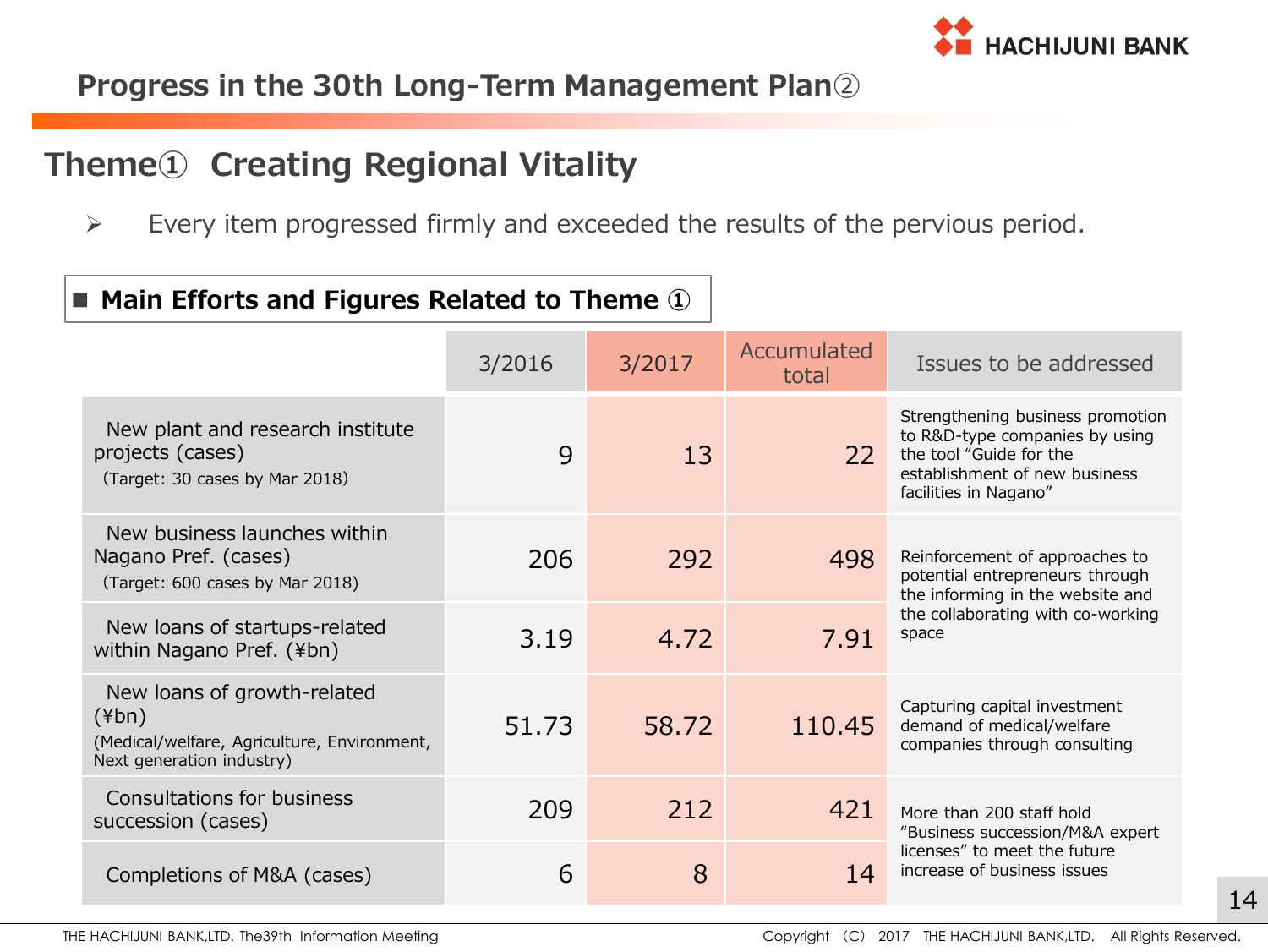

# **Progress in the 30th Long-Term Management Plan③**

#### **Theme② Developing Customer Convenience**

 $\triangleright$  In non face-to-face channel, expanding the smartphone-adaptive function mainly

#### **Reinforcement of Non Face-to-Face Channel**

- ・ Expanded the smartphone-adaptive function of internet banking (Jul 2016)
- ・ Started the use of account opening application for ordinary deposit (Sep 2016)
- Started the charge "LINE Pay", "Yahoo ! Money" with money in bank account (Oct 2016)
- ・ The renewal of homepage expanding smartphone/ tablet–adaptive function, adding visit reservation function (Feb 2017)



・ Started of education card loans (Feb 2017)

#### **Review of Branch/Operation Structure**

【Branches scrap-and-build】

・ Iida-higashi Branch was unified by Yawata Branch, Sansai branch office was unified by Yoshida Branch (Aug 2016)

【New open & renewal】

・ Suwa-minami Branch was reorganized to the 82 Plaza Suwa minami (Nov 2016)

【Introduction of new version of offices' terminal system】

・ Completed in all branches (Nov 2016) - reducing customers' burden through interactive procedure

#### **Issues to be** Reinforcement of Non Face-to-Face Channel **Addressed**

- ・ Start of non face-to-face contracts in free loans (scheduled in Sep 2017)
- ・ Raising the level of corporate customers' internet banking including foreign exchange transactions (scheduled in Feb 2018)

Improvement of Convenience and Productivity by Developing the Advanced Procedure **Issues to be Addressed**

- ・ Immediate issuing of cash card at the Branch's counter (scheduled in Sep 2017)
- ・ Expanding interactive procedure in account opening
	- Customers write only their names in documents (scheduled in Jan 2018)
- ・ Start of considering the simpler procedure without seal, signature, and paper in application of investment trusts/insurances

A customer's address is input to the Bank's system by a counter staff through interactive procedure

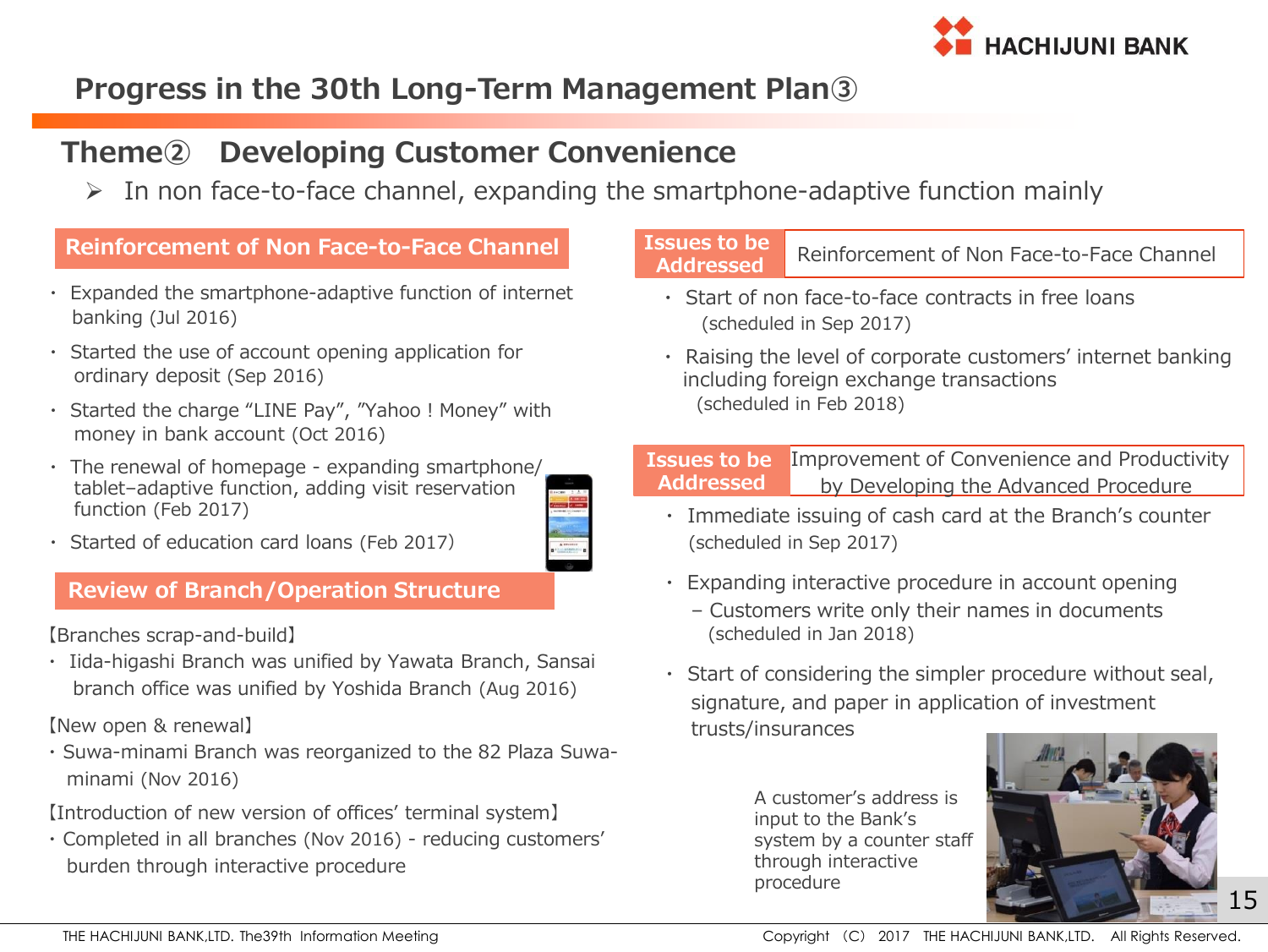

# **Progress in the 30th Long-Term Management Plan④**

#### **Theme③ Enhancing Corporate Strength**

- Reinforcing the profitability of The Hachijuni Securities Co., Ltd.(HS) through the Bank's introductions
- $\triangleright$  Broadening the customer base by providing 401k program and office installment NISA

2015>

#### **Strengthening Asset Management Business, Including That of Group Companies**

- ・ Personnel exchanges between the Bank and HS have good effects on linkage and staff training
- ・ Increase in no. of account opening at HS through the Bank's introductions (about 1,800 in FY2016) contributed to enhance the profitability of HS
- ・ No. of investment trusts accounts in FY2016 increased by 3,500 (+5.8%)
- ・ No. of installment-type investment trusts in FY2016 increased by 6,200 (+26.9%)
- ・ Applications for 401k program by individual customers  $(Jan \sim Mar 2017) : 5,300$

#### **Efforts to Improve the Profitability of Group Companies**

- ・ Hachijuni Staff Services Co., Ltd. reinforced staff dispatch/introduction to the outside by cooperating with external institutions
- ・ Hachijuni DC Card Co., Ltd. reinforced sales promotion to card member shops, capturing inbound demand

#### **Expansion of Employee Fields of Activity**

The number of female staff in managerial post as of Mar 31, 2017 <Target:40% increase from Apr 1st,

**14.6**% increase

#### **Deepening of Environmental Management**

| Greenhouse Gas Emission as of                           |           |
|---------------------------------------------------------|-----------|
| Mar 31, 2017 (preliminary basis)                        | 15.3%     |
| <target: 10%="" 2010="" from="" reduction=""></target:> | reduction |

Environmental Management Survey ranking : 1st rank in regional banks **in 3 straight years**



Introduction of "PaperLab" -Reproduction of the used paper in offices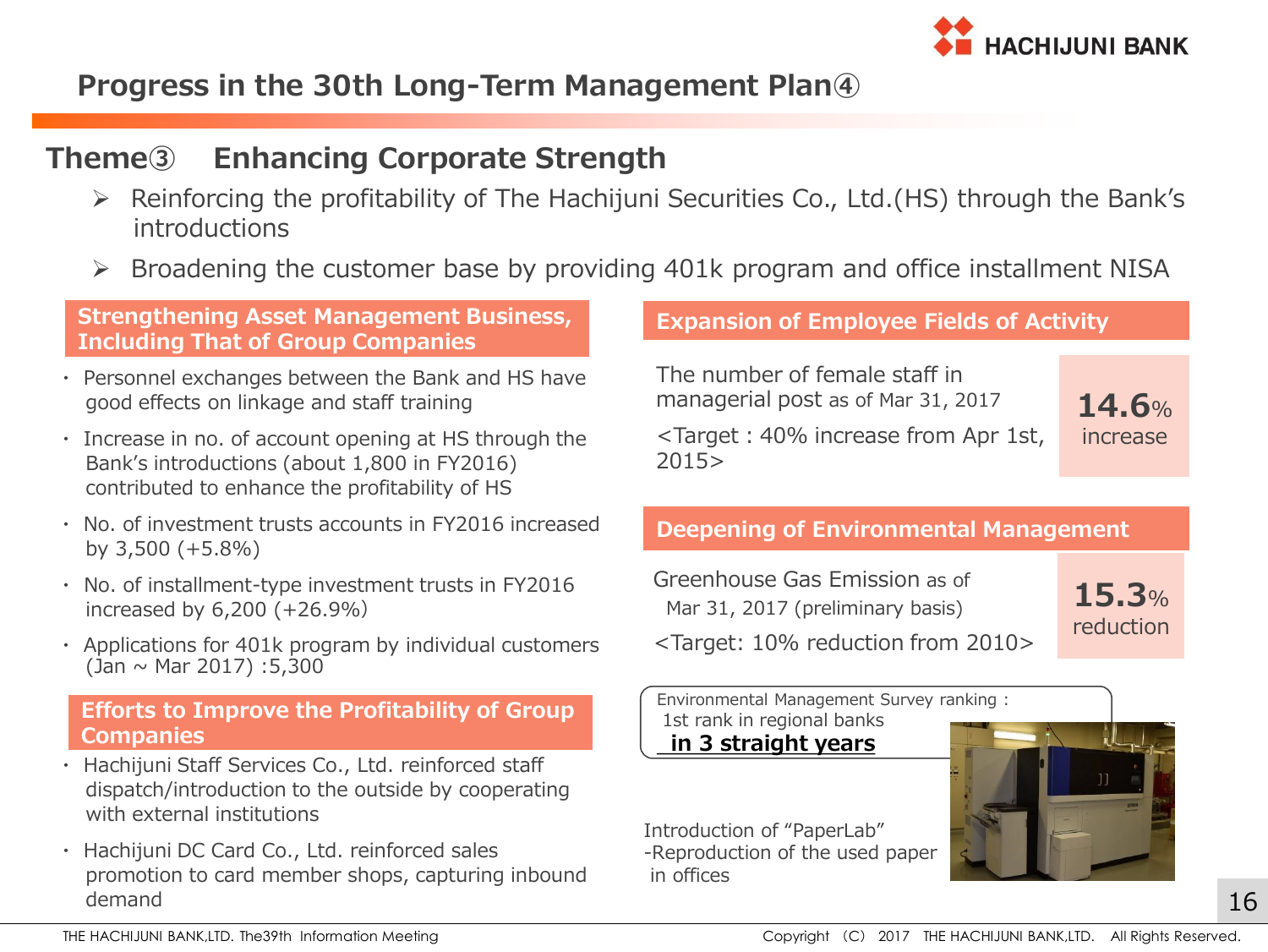

## **Major Accounts (Loans/Deposits)**

- $\triangleright$  Both loans and deposits hit new record high.
- Loans inside Nagano increased by ¥68.8bn (+2.8% YoY), loans outside Nagano increased by ¥70.1bn (+3.1% YoY).

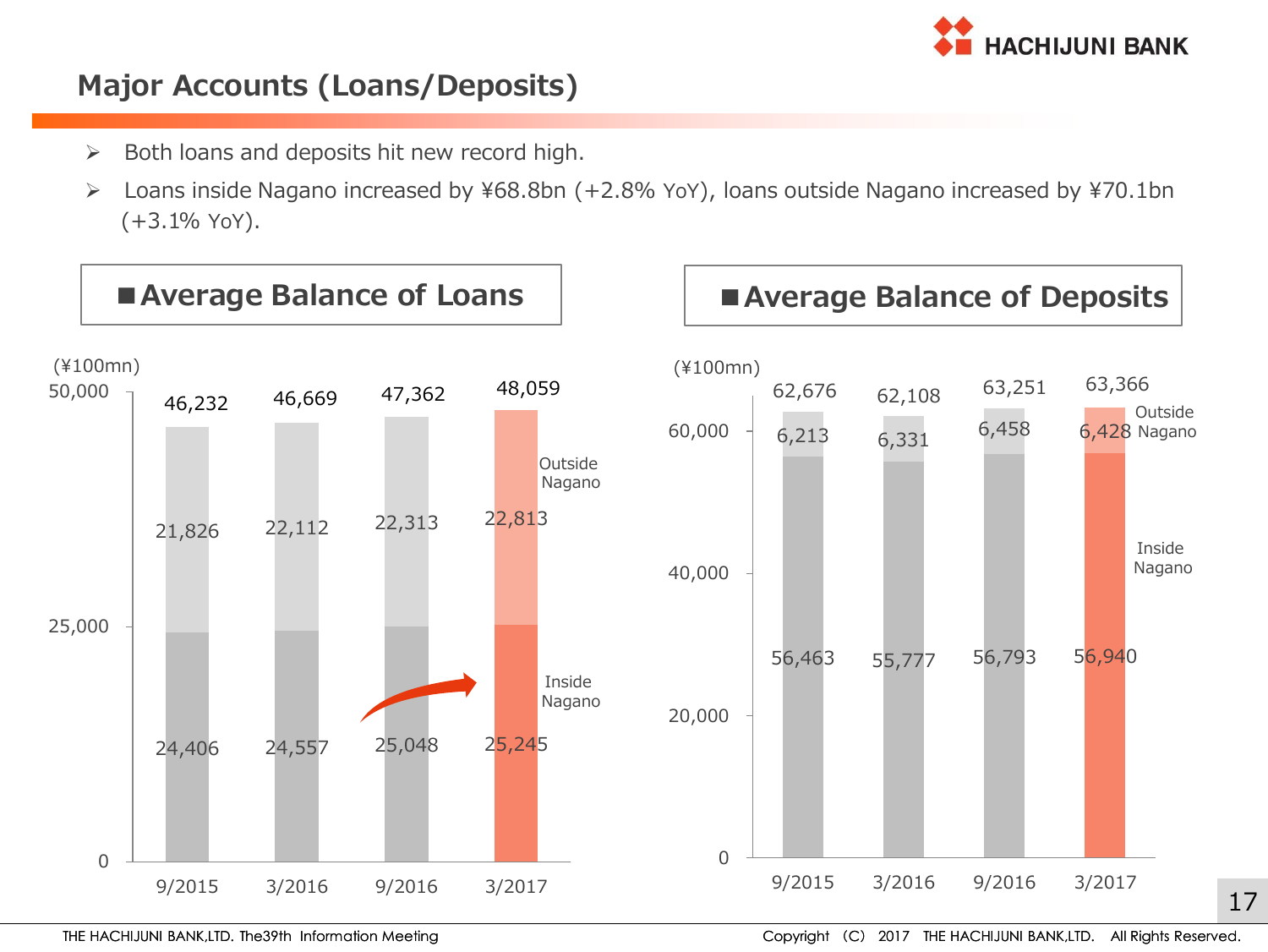

## **Yield, Interest Margin**

ı

Yield & margin of all offices and domestic will decline in FY2017 due to the downward trend in interest rate.

| ■ The Change in Yield and Margin (all offices, %) |  |  |  |
|---------------------------------------------------|--|--|--|
|---------------------------------------------------|--|--|--|

|                 | 3/2014 |              | 3/2015 |              | 3/2016 |              | 3/2017 |              | 3/2018<br>forecast |              | Change<br>from        |
|-----------------|--------|--------------|--------|--------------|--------|--------------|--------|--------------|--------------------|--------------|-----------------------|
|                 | 1H     | Full<br>year | 1H     | Full<br>year | 1H     | Full<br>year | 1H     | Full<br>year | 1H                 | Full<br>year | 3/2017                |
| Yield           | 1.32   | 1.31         | 1.18   | 1.19         | 1.15   | 1.14         | 1.05   | 1.07         | 0.94               | 0.95         | $\blacktriangle$ 0.12 |
| Funding costs   | 0.14   | 0.13         | 0.13   | 0.14         | 0.15   | 0.16         | 0.16   | 0.15         | 0.13               | 0.13         | $\triangle$ 0.02      |
| Interest margin | 1.18   | 1.18         | 1.04   | 1.05         | 1.00   | 0.98         | 0.89   | 0.92         | 0.81               | 0.82         | $\triangle$ 0.10      |

## **The Change in Yield and Margin(domestic, %)**

|                     | 3/2014 |                     | 3/2015 |              | 3/2016 |                     | 3/2017 |                     | 3/2018<br>forecast |              | Change<br>from        |
|---------------------|--------|---------------------|--------|--------------|--------|---------------------|--------|---------------------|--------------------|--------------|-----------------------|
|                     | 1H     | <b>Full</b><br>year | 1H     | Full<br>year | 1H     | <b>Full</b><br>year | 1H     | <b>Full</b><br>year | 1H                 | Full<br>year | 3/2017                |
| Yield on loans      | 1.33   | 1.30                | 1.22   | 1.21         | 1.14   | 1.12                | 1.01   | 0.99                | 0.94               | 0.94         | $\triangle$ 0.05      |
| Yield on securities | 1.31   | 1.38                | 1.28   | 1.21         | 1.39   | 1.24                | 1.26   | 1.27                | 0.97               | 0.96         | $\blacktriangle$ 0.31 |
| Funding costs       | 0.12   | 0.12                | 0.11   | 0.11         | 0.11   | 0.10                | 0.07   | 0.06                | 0.04               | 0.04         | $\blacktriangle$ 0.02 |
| Yield on depo.      | 0.04   | 0.03                | 0.03   | 0.03         | 0.03   | 0.03                | 0.02   | 0.01                | 0.01               | 0.01         | 0.00                  |
| Interest margin     | 1.15   | 1.12                | 1.02   | 1.00         | 0.97   | 0.94                | 0.91   | 0.90                | 0.84               | 0.83         | $\blacktriangle 0.07$ |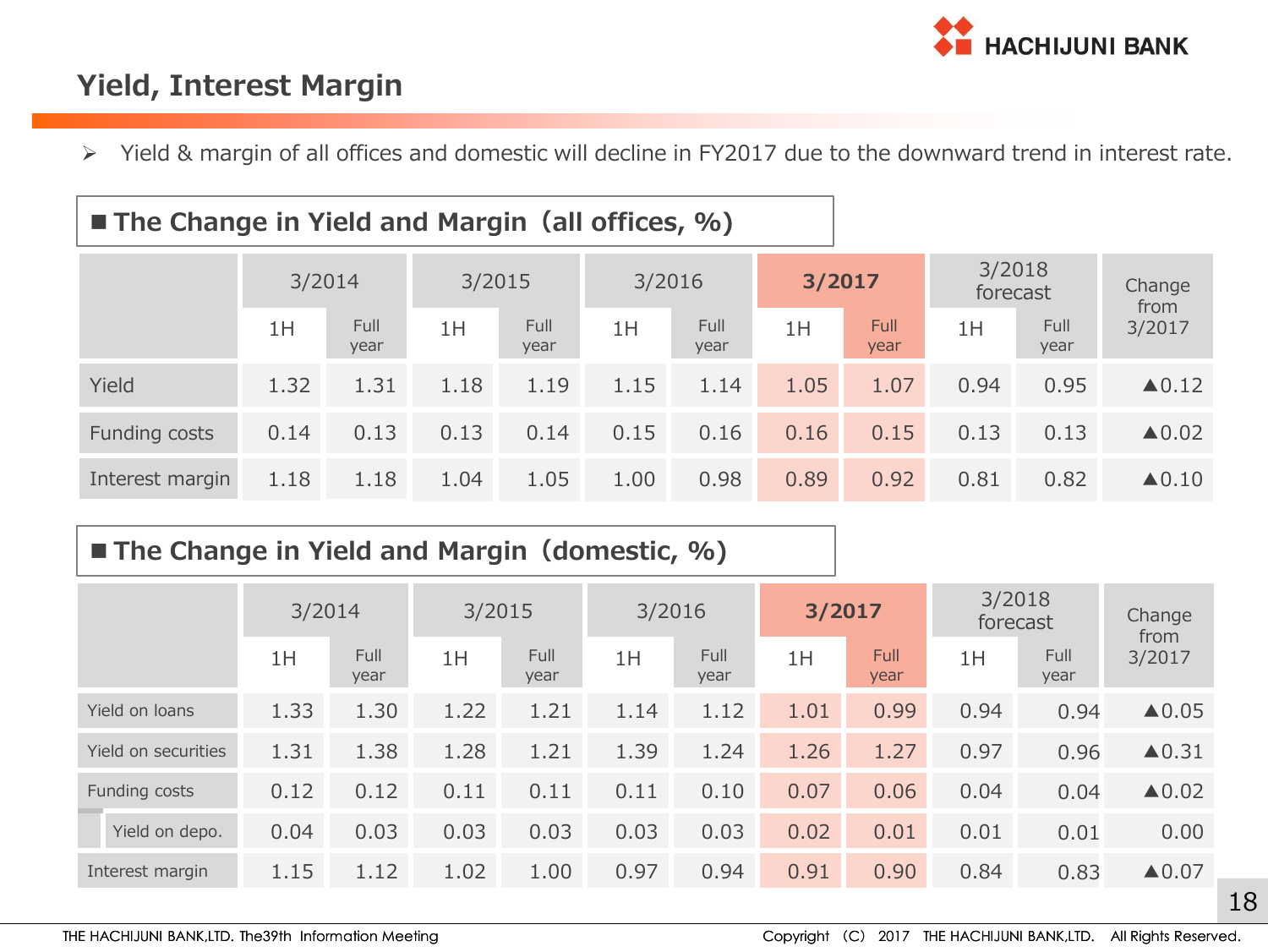

#### **Main Figures (Business Loans)**

- $\triangleright$  Business loans both inside and outside Nagano increased. Business loans inside Nagano turned back to upward trend in the previous fiscal year (FY2015).
- Business loans to SMEs increased by ¥43.6bn from 3/2016, and the ratio of SMEs loans to total business loans rose, too.



Note: SMEs (excl. local public entities)+self-employed company owner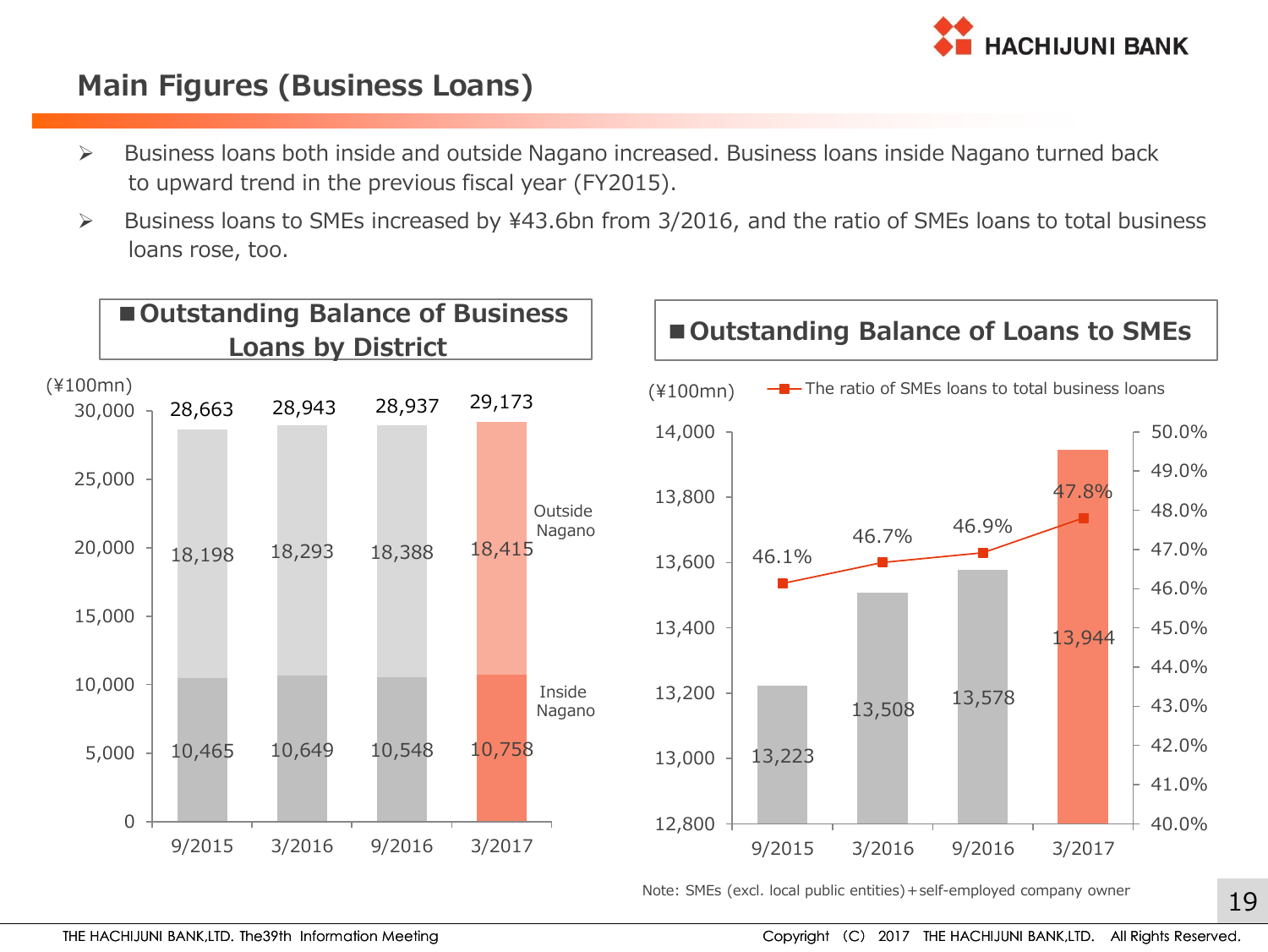

## **Main Figures (Apartment Loans/Corporation-related Consulting Income)**

- Apartment loans increased by ¥15.2bn from 3/2016 due to the increase in housing start of house for rent in Nagano Prefecture.
- As for corporation-related consulting income, M&A-related income increased.

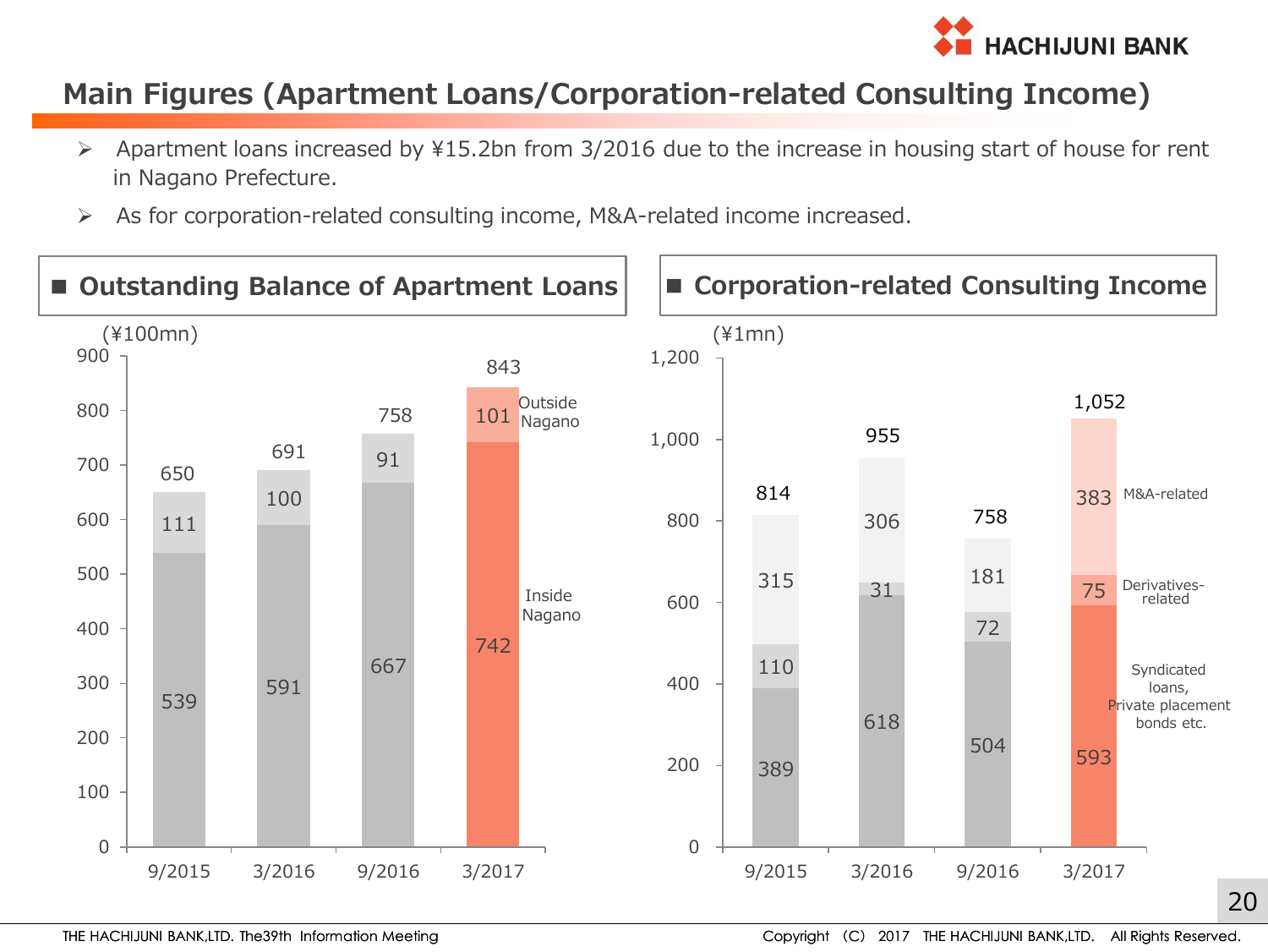

### **Main Figures (Personal Loans)**

- Housing related loans increased by ¥31.2bn from 3/2016 due to increases in housing start in Nagano Prefecture and in taking over other bank's loans.
- Unsecured loans increased by ¥1.9bn from 3/2016, reflecting firm increase in card loans and other purpose-specified loans.

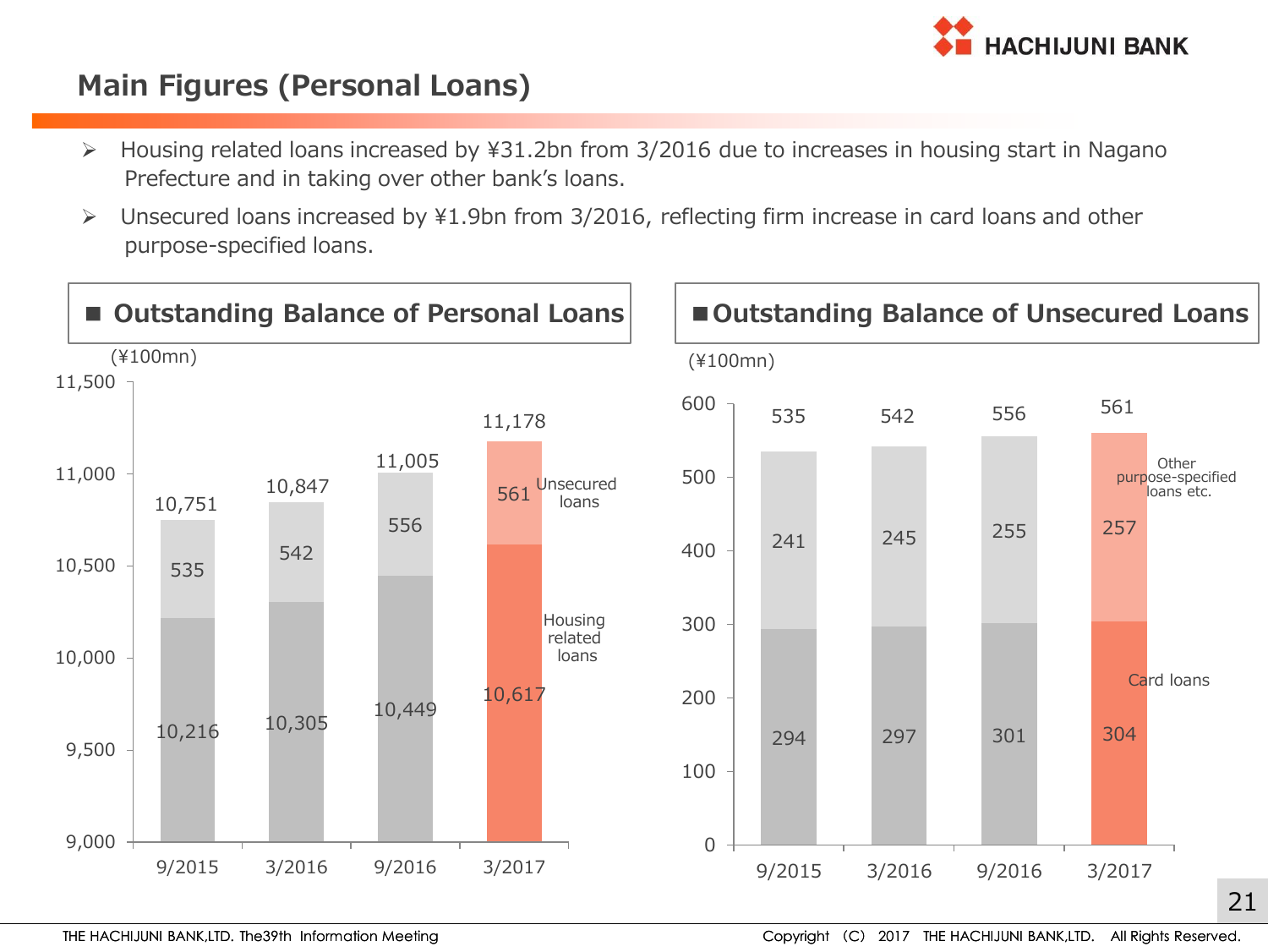

# **Main Figures(Personal Banking)**

- New increase amount of life insurance decreased on the back of the Bank's focus on the expansion of investment trusts base and on the introduction of customers to Hachijuni Securities Co., LTD. (HS).
- Profit on ITP of the Bank decreased (▲¥520mn), while revenue of HS increased (+¥448mn) from 3/2016.





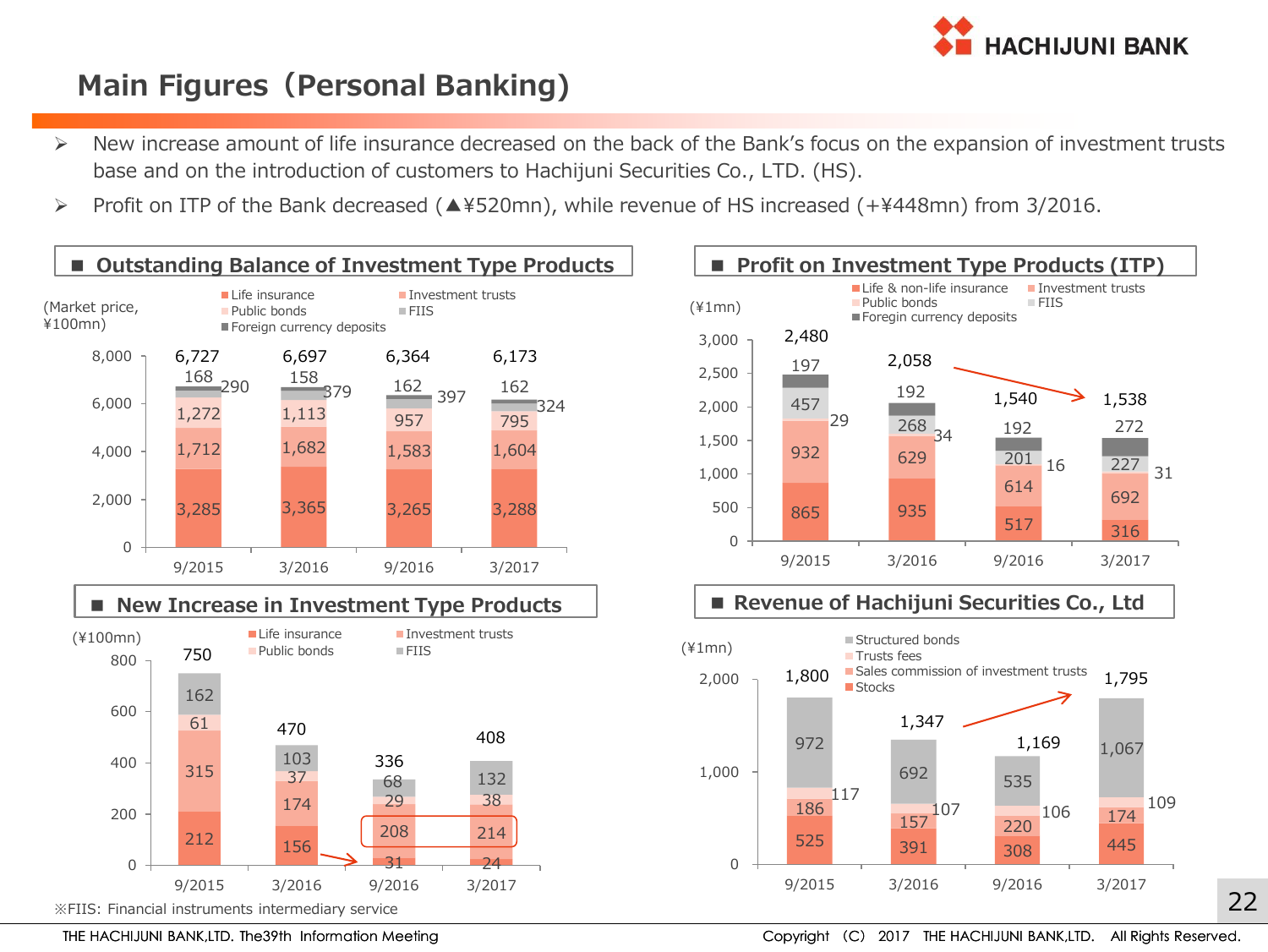

## **Market Investment (the Change in Outstanding Balance of Securities)**

| $\blacktriangleright$ | Stabilizing profit from portfolio mainly by yen bonds along with making diversification of investment |                                                      |                     |        |        |        |                                         |
|-----------------------|-------------------------------------------------------------------------------------------------------|------------------------------------------------------|---------------------|--------|--------|--------|-----------------------------------------|
|                       | to enhance profitability<br>(cost basis: ¥100mn)                                                      |                                                      | 9/2015              | 3/2016 | 9/2016 | 3/2017 | <b>Direction of</b><br><b>1H FY2017</b> |
|                       | <b>Bonds</b>                                                                                          | Interest-bearing JGBs                                | 10,078              | 10,065 | 10,068 | 8,295  | $\rightarrow$                           |
|                       |                                                                                                       | Floating-rate JGBs                                   | 1,880               | 1,880  | 1,884  | 1,855  | $\rightarrow$                           |
|                       |                                                                                                       | Inflation-protected JGBs                             | 478                 | 486    | 428    | 365    | $\rightarrow$                           |
|                       |                                                                                                       | Other domestic bonds                                 | 2,975               | 3,388  | 3,717  | 3,797  | $\rightarrow$                           |
|                       |                                                                                                       | Yen-denominated<br>securitized products              | 553                 | 697    | 697    | 701    | $\rightarrow$                           |
|                       |                                                                                                       | Structured bonds etc.                                | 59                  | 89     | 92     | 30     | $\rightarrow$                           |
|                       | Domestic<br>securities                                                                                | Domestic stocks                                      | 1,111               | 1,192  | 1,187  | 1,173  | $\rightarrow$                           |
|                       |                                                                                                       | Domestic ETF                                         | 41                  | 208    | 195    | 144    | $\uparrow$                              |
|                       |                                                                                                       | J-REIT                                               | 197                 | 211    | 195    | 213    | $\rightarrow$                           |
|                       |                                                                                                       | Other investment trusts                              | 829                 | 1,046  | 1,428  | 1,676  | $\uparrow$                              |
|                       |                                                                                                       | Union-type of funds etc.                             | 244                 | 276    | 141    | 152    | $\uparrow$                              |
|                       |                                                                                                       | Hedge funds                                          | 138                 | 157    | 157    | 147    | $\uparrow$                              |
|                       | Foreign<br>securities                                                                                 | Hedge funds                                          | 54                  | 50     | 45     | 50     | $\rightarrow$                           |
|                       |                                                                                                       | Yen-denominated foreign<br>bonds                     | 287                 | 257    | 159    | 79     | $\rightarrow$                           |
|                       |                                                                                                       | Foreign stocks, ETF etc.                             | 26                  | 86     | 24     | 39     | $\uparrow$                              |
|                       |                                                                                                       | Foreign currency-denominated<br>bonds                | 3,675               | 3,613  | 3,414  | 2,775  | $\rightarrow$                           |
|                       |                                                                                                       | Foreign currency-denominated<br>securitized products | $\mathsf{O}\xspace$ | 70     | 176    | 123    | $\rightarrow$                           |
|                       | Total                                                                                                 |                                                      | 22,634              | 23,777 | 24,005 | 21,614 |                                         |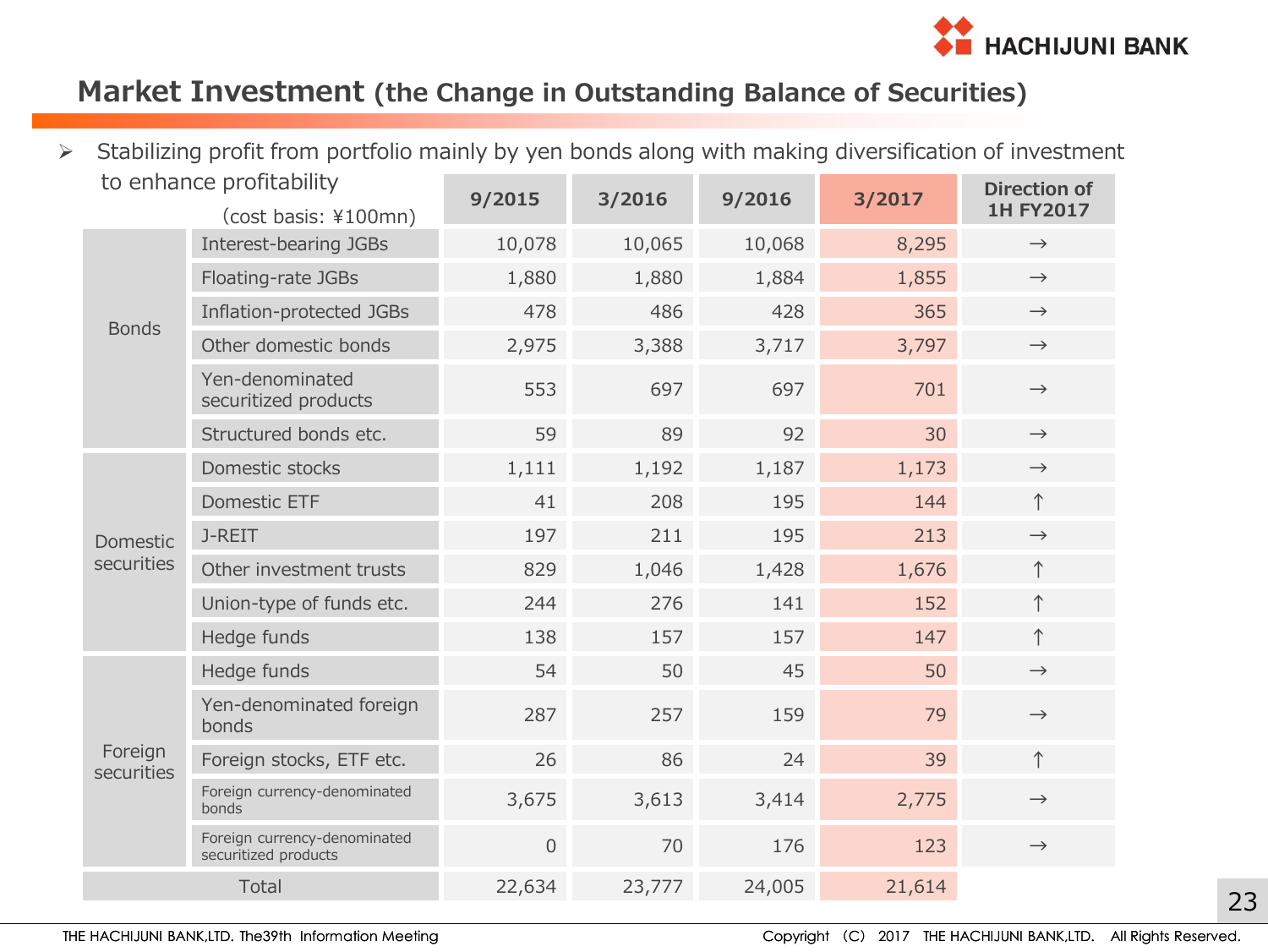

#### **Market Investment (Yen Bonds)**

- Average balance of yen bonds decreased by ¥100.6bn from 9/2016, yen bonds duration after hedge declined by 0.2 years.
- Sales profit was ¥48.3bn and sales loss was ¥43.4bn (incl. ¥34.4 sales loss from the cancellation of asset swap) by flexible buying and selling in yen bonds. New increase is ¥116.0bn and cancellation is ¥235.0bn in asset swap.